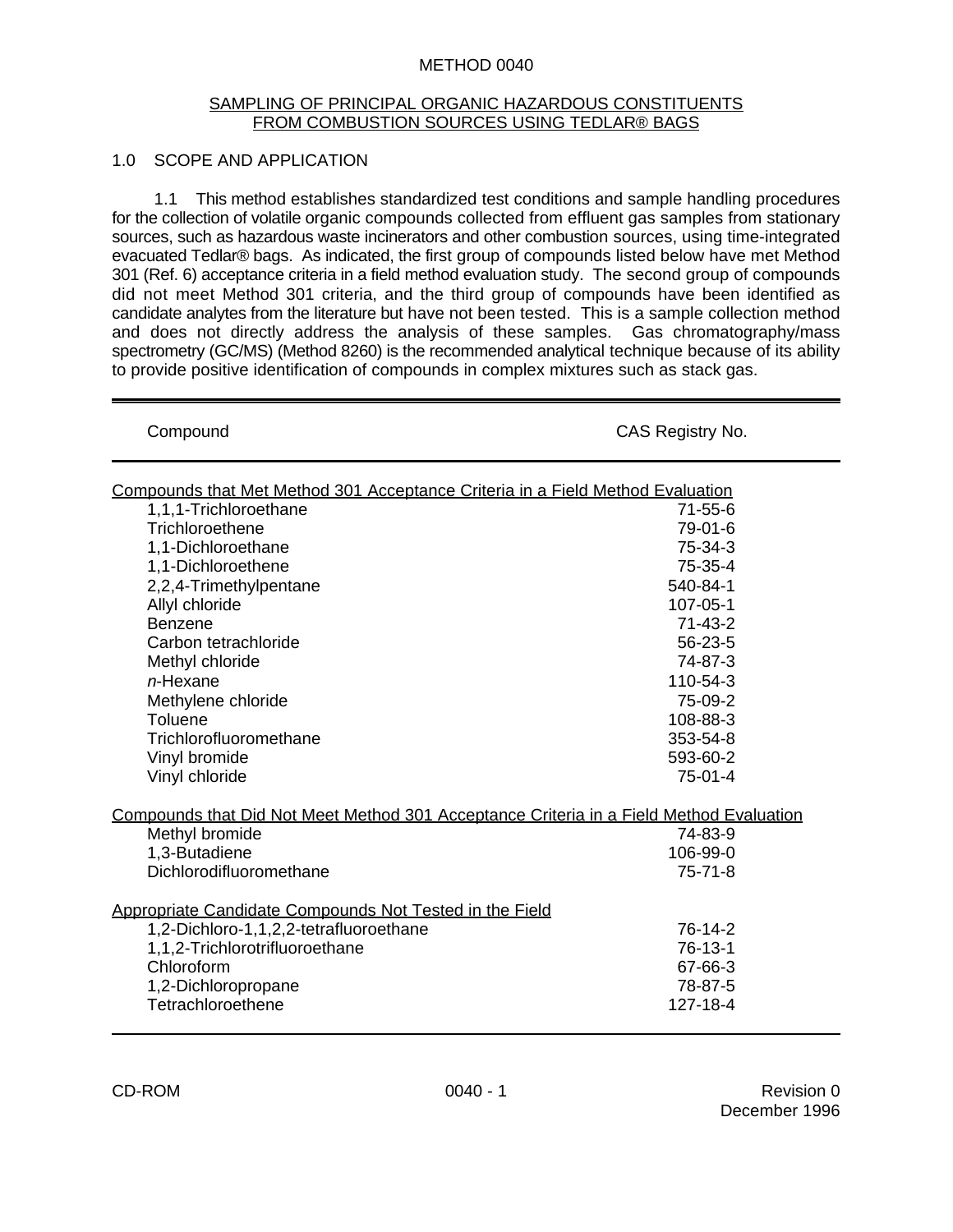1.2 This method is not applicable to the collection of samples in areas where there is an explosion hazard. Substitution of intrinsically safe equipment or procedures for the equipment or procedures described in this method will not be sufficient to adapt this method for use in areas where there is an explosion hazard. Additional modifications to the sampling and analytical protocols may be required.

1.3 This method does not employ isokinetic sampling and therefore is not applicable to the collection of highly water soluble volatile organic compounds contained in an aerosol of water. This method uses either a constant or proportional rate sampling, depending upon the extent of the variability of the emission flow rate.

1.4 This method is restricted to use by, or under the close supervision of, trained analytical personnel experienced in sampling organic compounds in air. Each analyst must demonstrate the ability to generate acceptable results with this method.

1.5 Each compound for which this method can be considered shall meet the criteria listed in Secs. 1.5.1 - 1.5.3, below. Table 1 provides boiling points, condensation points (calculated from vapor pressure) at  $20^{\circ}$ C (72 $^{\circ}$ F), and estimated instrument detection limits for compounds for which applicability of the method has been demonstrated. This method is not limited to the compounds in the target analyte list, however, stability and recovery shall be demonstrated when compounds other than those listed in Sec. 1.1 are to be sampled.

1.5.1 The compound must have a boiling point  $< 121^{\circ}$ C.

1.5.2 The compound must have a concentration in the stack gas below the condensation point.

1.5.3 During validation studies, the loss of the compound from a Tedlar® bag must be less than 20% over a 72-hour storage time at temperatures above  $0^{\circ}$ C.

1.5.4 This method is not applicable to sources that are under vacuum. Under conditions of sufficiently high positive pressure, it may be possible to force sample gas into the Tedlar® bag causing the gas volume in the bag to be biased high versus the actual meter reading.

# 2.0 SUMMARY OF METHOD

2.1 A representative sample is drawn from a source through a heated sample probe and filter.

2.2 The sample then passes through a heated 3-way valve and into a condenser where the moisture and condensable components are removed from the gas stream and collected in a trap.

2.3 The sample is collected in a Tedlar® bag held in a rigid, air-tight opaque container.

2.4 The dry gas sample and the corresponding condensate are then transported together to a GC/MS. A mass spectrometer is most suited for the analysis and quantitation of complex mixtures of volatile organic compounds. The total amount of the analyte in the sample is determined by summing the individual amounts in the bag and condensate. A flow chart of the procedure is given at the end of this method.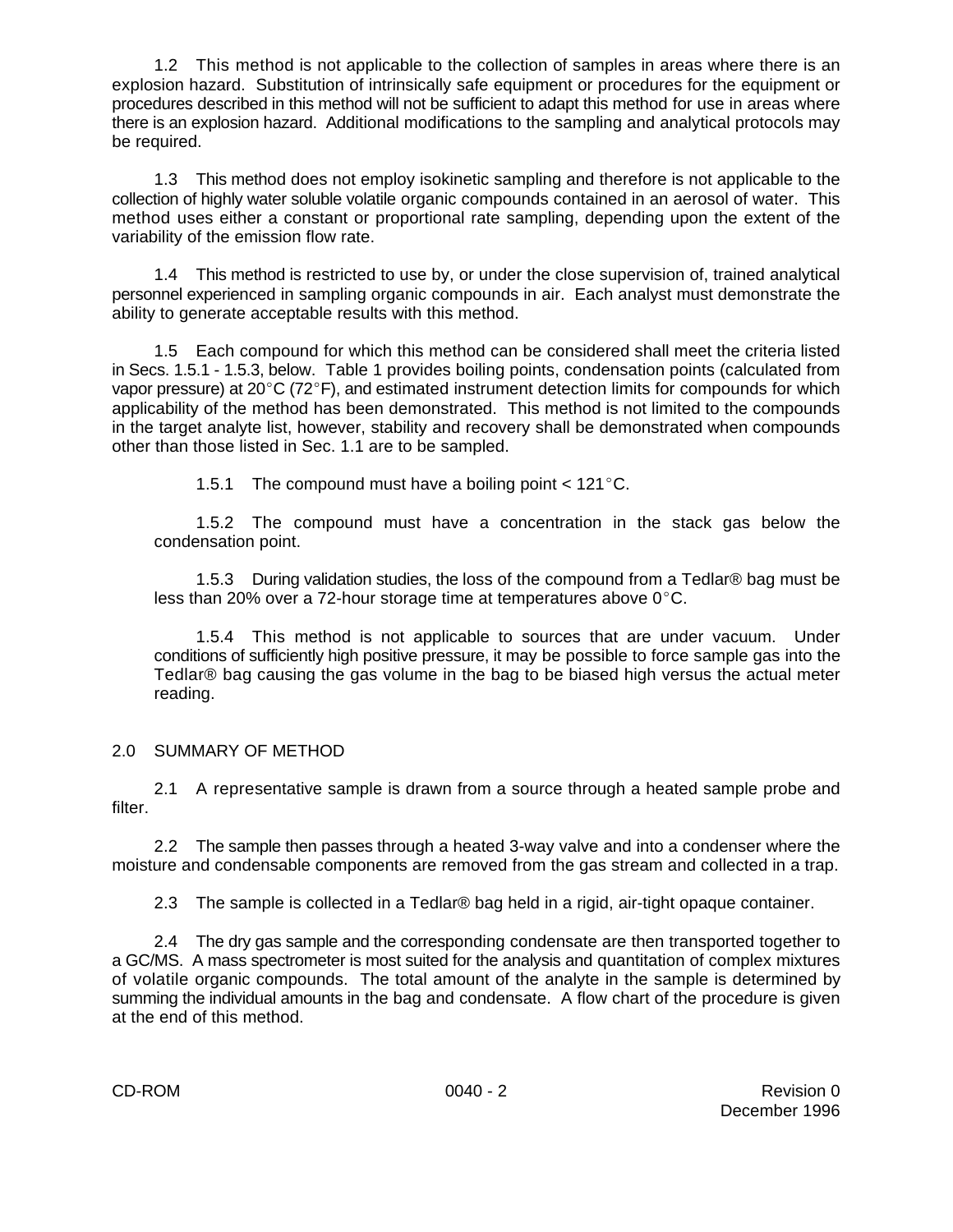#### 3.0 INTERFERENCES

3.1 The materials from which the Tedlar® bag is constructed may contribute background hydrocarbon contamination. Purging the bag with air or  $\mathsf{N}_2$  may reduce the concentration of these hydrocarbons. Exposure of the bag to direct sunlight may increase the concentration of these hydrocarbons. Therefore, the bag must be protected from exposure to sunlight by using an opaque container to house the bag during sampling and shipping.

3.2 Components of the source emissions other than the target compounds may interfere. Interferents may be differentiated from the target compounds during mass spectrometric analysis.

3.3 Common problems that can invalidate Tedlar® bag sampling data and techniques to remedy these problems are listed in Table 2.

3.4 Available stability data suggest that this method may not perform well in sampling streams containing polar and reactive compounds like methyl ethyl ketone, formaldehyde, methanol, 1-butene, and acetone. The use of this method to sample these compounds needs to be evaluated before sampling.

## 4.0 APPARATUS AND MATERIALS

4.1 Tedlar® bag sampling train - A detailed schematic of the principal components of the sampling train is shown in Figure 1.

4.1.1 The sampling train (Figure 1) consists of a glass-lined probe, a heated glass or Teflon® filter holder and quartz filter attached to one of two inlets of a glass and Teflon® 3-way isolation valve (Figures 2 and 3). The purge line is connected to a charcoal trap and a silica gel trap, which filters incoming air. The outlet of the isolation valve is connected to a glass, water-cooled coil-type condenser and a glass condensate trap for removal and collection of condensable liquids present in the gas stream. A 1/4-in. OD x 1/8-in. ID Teflon® transfer line connects the condensate trap to a second 3-way isolation valve and the isolation valve to a Tedlar® bag contained in a rigid, air-tight container for sampling, storage, and shipping. The bag container is connected to a control console with 1/4-in. OD x 1/8-in. ID vacuum line by means of 1/4-in. Teflon® connectors at each end. A silica gel trap is placed in the vacuum line between the bag container and the control console to protect the console from moisture during sampling.

4.1.2 The vacuum required to operate this system is provided by a leak-free diaphragm pump contained in the control console (Figure 4). When the pump is turned on, the space between the inner walls of the bag container and the Tedlar® bag is evacuated, placing the system under negative pressure, which pulls the sample through the sampling train and into the Tedlar® bag. The sampling train vacuum is monitored with a vacuum gauge installed inline between the vacuum line and the coarse adjustment valve mounted in the control console.

4.1.3 Sample flow rate is regulated by adjusting the coarse and fine valves on the control console. The coarse adjustment valve controls the sample inlet volume and rate and isolates the vacuum line, vacuum gauge, and sample train from the pump and other console components during leak checks. Sample volume is monitored by a rotameter, contained in the control console and installed on the outlet side of the dry gas meter.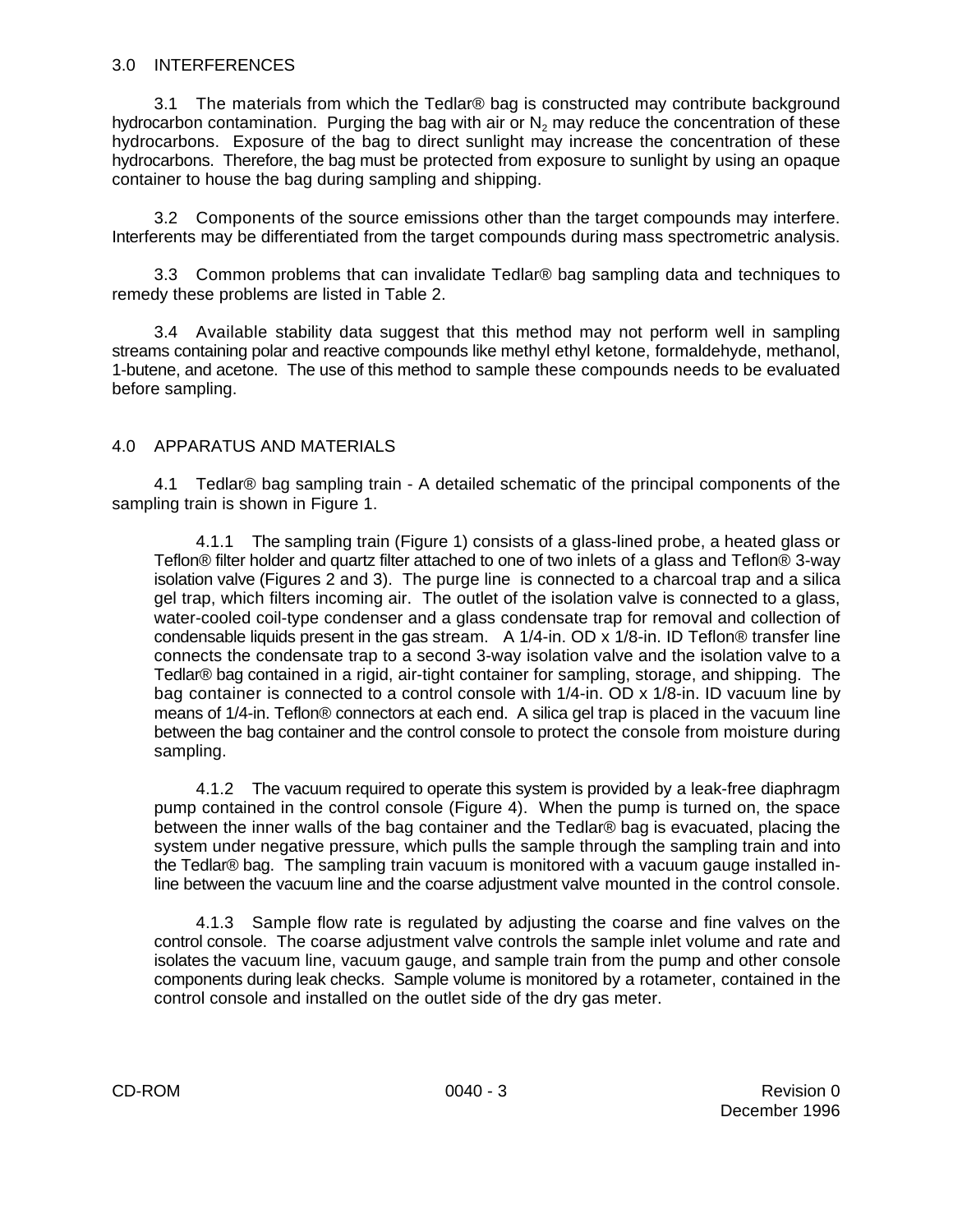4.1.4 The source, probe, filter, and condenser temperatures are monitored by Type J or K thermocouples using the temperature readout in the control console. Probe heater temperature is regulated by the temperature controller provided in the control console.

4.1.5 The velocity pressure and temperature of the source gases are measured using a standard or S-type pitot tube connected to a manometer with 1/4-in. OD x 1/8-in. ID tubing, in accordance with Method 2 (see Ref. 9). The source velocity pressure and temperature must be monitored during sampling and the sampling rate adjusted proportionally to changes in the flue gas velocity (Sec. 7.5.2.1).

## 4.2 Sample train components

4.2.1 Probe assembly - The probe assembly consists of a length of heated and insulated borosilicate glass tube inside a length of stainless steel tubing. The probe temperature shall be maintained between 130 $^{\circ}$ C and 140 $^{\circ}$ C (266 $^{\circ}$ F and 284 $^{\circ}$ F) in order to prevent damage to Teflon® lines and to facilitate efficient cooling of the gases in the condenser. The stainless steel sheath must be cooled with water when the source temperature approaches or exceeds  $140^{\circ}$ C (284 $^{\circ}$ F).

4.2.2 Particulate filter - Particulate matter from the sample gas stream exiting the probe is collected on a quartz filter substrate in a heated 47-mm Teflon® or glass filter holder. Use clean filters in order to prevent sample contamination. The particulate matter itself is not analyzed or archived. However, removal of the particulate matter provides a cleaner sample for analysis. All connections between the probe and particulate filter shall be heated to maintain the temperature between 130°C and 140°C (266°F and 284°F) so that the compounds remain in the volatile phase. Heat-wrapped Teflon® unions with stainless steel nuts and Teflon® ferrules are recommended for all heated connections.

4.2.3 Isolation valves - A typical isolation valve is shown in Figure 2. The isolation valves shall be constructed of Teflon® or glass with Teflon® stopcocks to provide gas-tight seals without the use of sealing greases. The probe and bag isolation valves are of identical design and materials and are therefore interchangeable. The probe isolation valve provides for the attachment of a charcoal or similar purge trap to allow filtered ambient air to enter the train when returning the train to ambient pressure after leak checks. This valve directly connects the probe and filter assembly to the condenser inlet and must be heated to between 130°C and 140°C (266°F and 284°F). The bag isolation valve allows the bag to be opened for sampling or evacuation and isolated and sealed for leak checks or system purges.

4.2.4 Condenser - Use a jacketed, water-cooled, coil-type glass condenser with a jacket volume of at least 125 mL. The condenser shall have sufficient capacity to maintain the temperature of the sample gas stream between  $20^{\circ}$ C and  $4^{\circ}$ C (68 $^{\circ}$ F and 39.2 $^{\circ}$ F) to ensure proper removal and collection of condensable moisture in the effluent gas stream. The cooled sample gas stream temperature should not exceed the coldest temperature to be encountered during sampling, transport and storage prior to analysis. All condenser connections must form a leak-free, vacuum-tight seal without using sealing greases. Stainless steel fittings are not permitted, and Teflon® unions or washers with screw caps are recommended.

4.2.5 Condensate trap - A glass Erlenmeyer distilling flask with threaded screw cap connections, Teflon® seals, and a minimum volume of 125 mL may be used to collect condensate. All connections on the condenser and trap shall be sized to accept 1/4-in. OD x 1/8-in. ID Teflon® or glass fittings. The stem from the condenser must be positioned to within 0.5-in from the bottom of the condensate trap.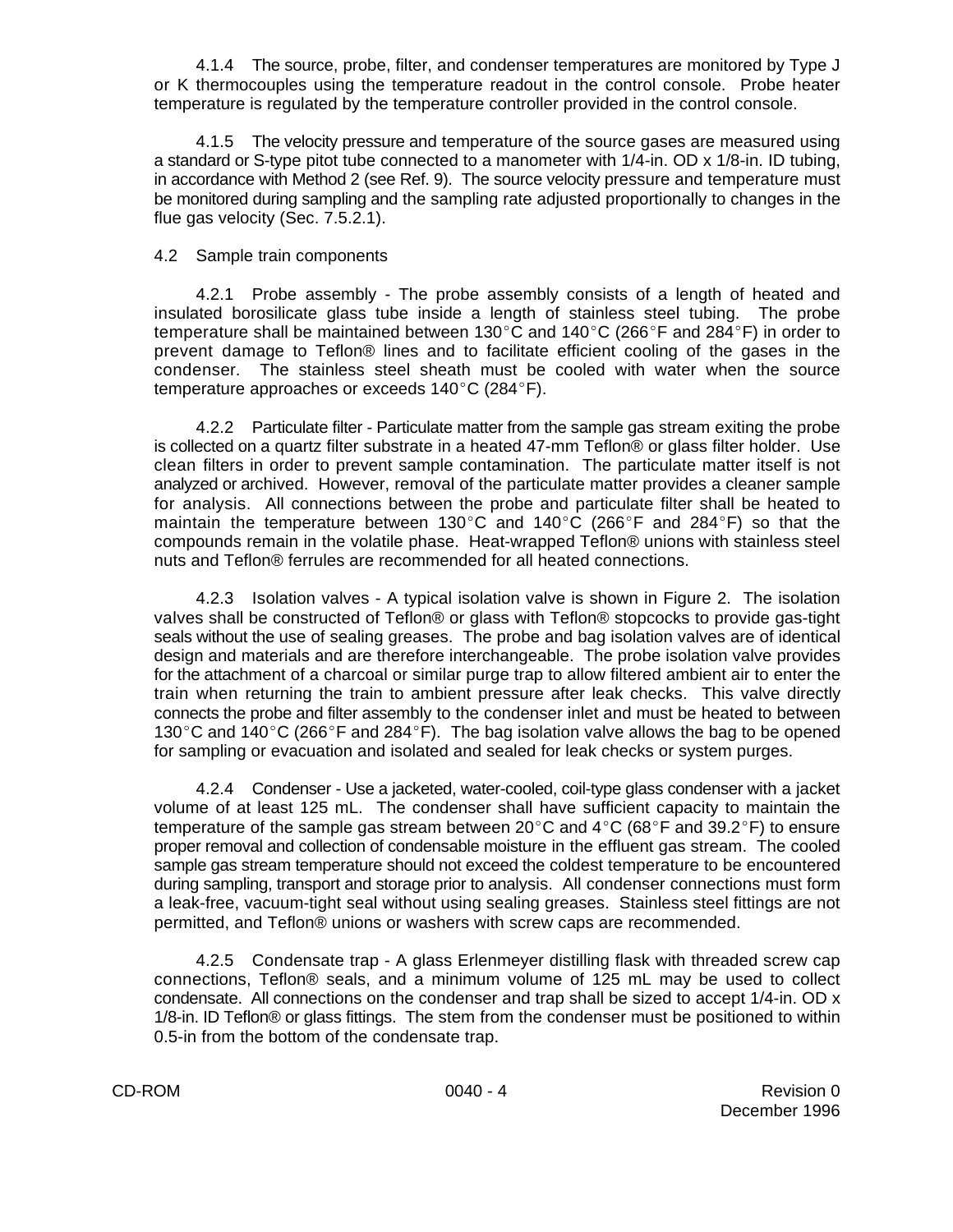4.2.6 Sample transfer lines and connection fittings - All sample transfer lines connecting components shall be less than 5 ft long and constructed of 1/4-in. OD x 1/8-in. ID Teflon® tubing or glass. All sample lines upstream of the condenser and condensate trap must be heated and the temperature maintained between 130 $^{\circ}$ C and 140 $^{\circ}$ C (266 $^{\circ}$ F and 284 $^{\circ}$ F). Use Teflon® fittings for connections between various train components to provide leak-free, vacuum-tight connections without the use of sealing greases. New tubing, which has been cleaned according to Sec. 6.1.2, should be used for each separate test series to prevent cross contamination. Care should be used in the application of excessive heat to Teflon® fittings in order to avoid damage and subsequent failure.

4.2.7 Tedlar® storage bag - Choose a bag size according to the guidelines provided in Sec. 7.2.4. In order to minimize wall effects, the sample volume must fill at least 80% of the bag capacity. The recommended size range for bags is 25 L to 35 L. Small bags ( $<$  25 L) are easier to store and transport but may have insufficient volume for proportional sampling. In addition, accurate volumetric measurement is difficult with smaller bags. Large bags (> 50 L) lack portability, but may be required under certain conditions, such as during proportional sampling and for sampling sources requiring high sample rates.

4.2.8 Evacuated container (bag container) - Use any rigid, air-tight metal or plastic (e.g., PVC®/Polyethylene®/Nalgene®) drums to house the Tedlar® bag during sampling, storage, and transport. The container must be constructed so that it can easily be assembled and disassembled (for bag removal). The container must be able to hold a negative pressure of at least 10 in. H<sub>2</sub>O. The bag container must be at least 20% smaller than the Tedlar® bag being used but must be large enough to hold the volume of sample required (e.g., for a sample size of 20 L, a 25-L Tedlar® bag inside a 20-L container provides sufficient volume without danger of overinflating the bag).

Containers must not have staples, sharp edges, or metal closures which might damage bags. The container should also be constructed of a material that shields the sample from exposure to sunlight to protect the bag and its contents from ultra-violet light. A viewing port or other means of observing the flexible bag during sampling is desirable. During storage and transport, the viewing port shall be covered with opaque material.

4.2.9 Vacuum lines - Use Tygon®, Poly®, Nylon®, or similar tubing capable of maintaining at least 10-in. H<sub>2</sub>O negative pressure without collapse as vacuum lines. Tubing should be 1/4-in. OD x 1/8 in. ID size to minimize volume and ensure compatibility of connection fittings throughout the train. Stainless steel fittings and valves may be used for vacuum line connections but may not be used in the sampling line.

4.2.10 Control console (meter system) - The metering system required for this method is readily available in the form of the control console/meter box from a Volatile Organic Sampling Train (VOST, Method 0030), and shall consist of the components pictured in Figure 4.

4.2.10.1 Vacuum gauge (meter pressure) - Use a direct reading, mechanical vacuum gauge capable of measuring a vacuum of at least 15 in. Hg with 1-in. or smaller increments to monitor the system vacuum during sampling and leak checking the bag, the container, and the sampling train.

4.2.10.2 Sample flow rate adjustment valves - Coarse and fine adjustment valves are provided. The coarse adjustment valve controls volume and rate of sample flow and isolates the control console from the sampling train and vacuum line during leak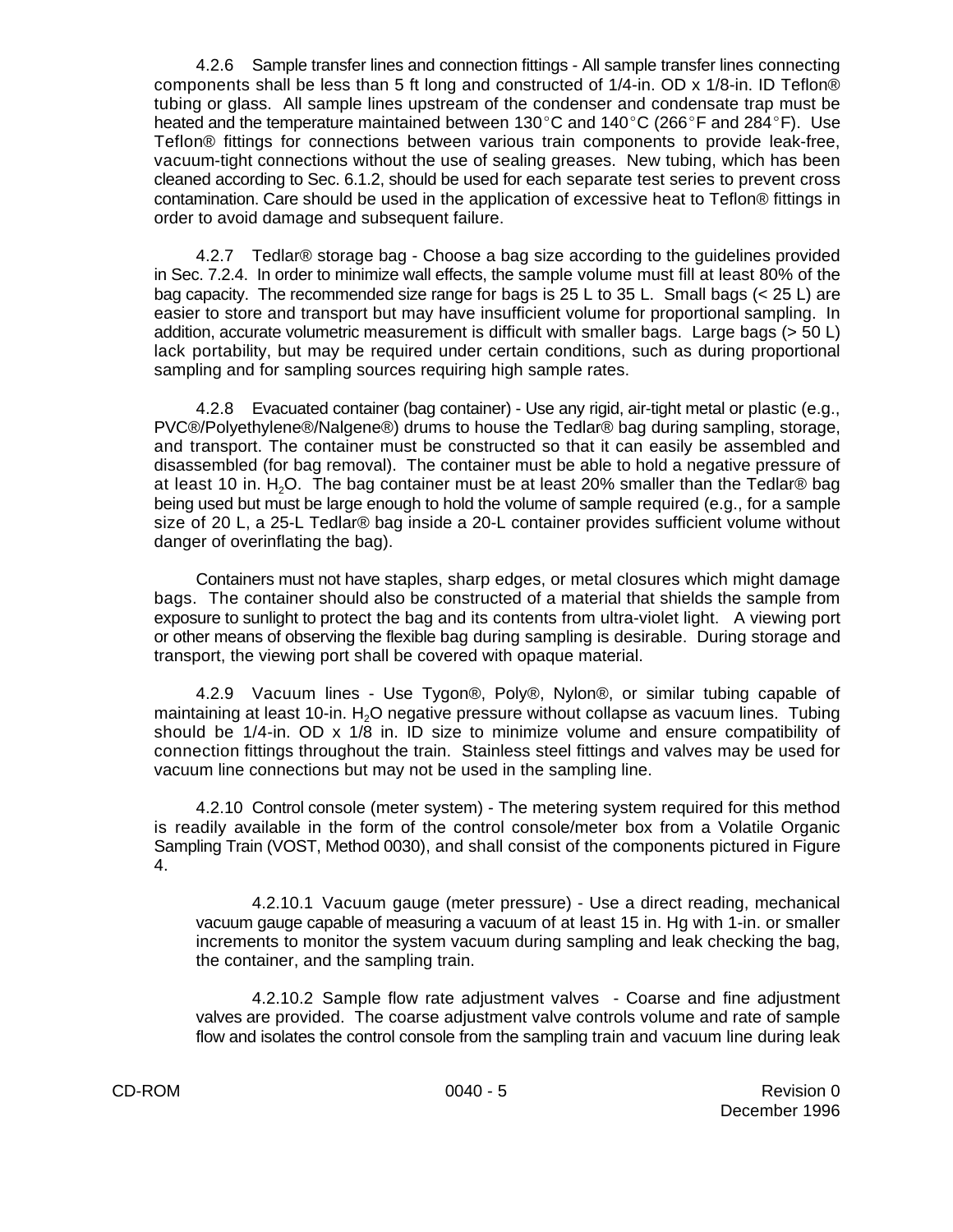checks. The fine adjustment valve controls sample rate and system vacuum. Closing the valve increases train vacuum and sample flow rate. Opening the valve decreases train vacuum and sample flow rate.

4.2.10.3 Pump - Use a leak-free diaphragm pump or equivalent that is capable of pulling and maintaining a vacuum of at least 15 in. Hg and a flow rate of at least 1 liter per minute (Lpm).

4.2.10.4 Calibrated dry gas meter - The control console contains a calibrated dry gas meter capable of reading 1 L per revolution with 0.1-L increments, and provides accurate measurement of the volume of the sample collected.

4.2.10.5 Flow meter - Use a rotameter with a glass tube and a glass, Teflon®, or sapphire float ball of suitable range to measure the sample flow rate. A range of  $\pm$ 25% of the desired sampling rate is suggested to ensure greater accuracy of readings and a better range for adjustment of the sampling rate (proportional to the source gas stream velocity). The flow meter shall be accurate to within 5% over the selected range. The rotameter is installed at the outlet of the dry gas meter in the console.

4.2.10.6 Thermocouples and temperature read-out device - Use a sufficient number and length of Type J or K thermocouples. A multi-channel digital thermocouple read-out should be provided in the control console to display the source, probe, filter, condenser, and dry gas meter temperatures.

4.2.10.7 Heat controller - Use a rheostat or digital temperature controller (e.g., Fuji PYZ4 or equivalent) to regulate probe heat temperatures.

4.2.11 Pitot tube probe - A standard or S-type pitot tube must be used for pretest and post-test velocity traverses and to monitor flow so that the sampling rate can be regulated proportionally to the source gas velocity throughout the length of the sampling run.

4.2.12 Pressure gauge (manometer) - Use a water- or oil-filled U-tube or inclined manometer capable of measuring to at least 10 in.  $H<sub>2</sub>O$  and accurate to within 0.1 in.  $H<sub>2</sub>O$  for monitoring and measuring the source gas velocity.

4.2.13 Barometer - Use an aneroid or other barometer capable of measuring atmospheric pressure to within 0.1 in. Hg of actual barometric pressure.

4.2.14 Charcoal and silica gel absorbent traps - Use charcoal traps to absorb organic compounds in the atmosphere at the site and an indicating silica gel trap to absorb water. One charcoal trap is attached to the probe isolation valve and filters incoming air when releasing vacuum to prevent contamination of the train during leak checks. Any readily available, readymade charcoal tube similar to a VOST tube may be used. The silica gel trap is used in the vacuum line to protect the pump from water.

4.2.15 Stopwatch - Use any stopwatch capable of measuring 1 second, to time sample collection.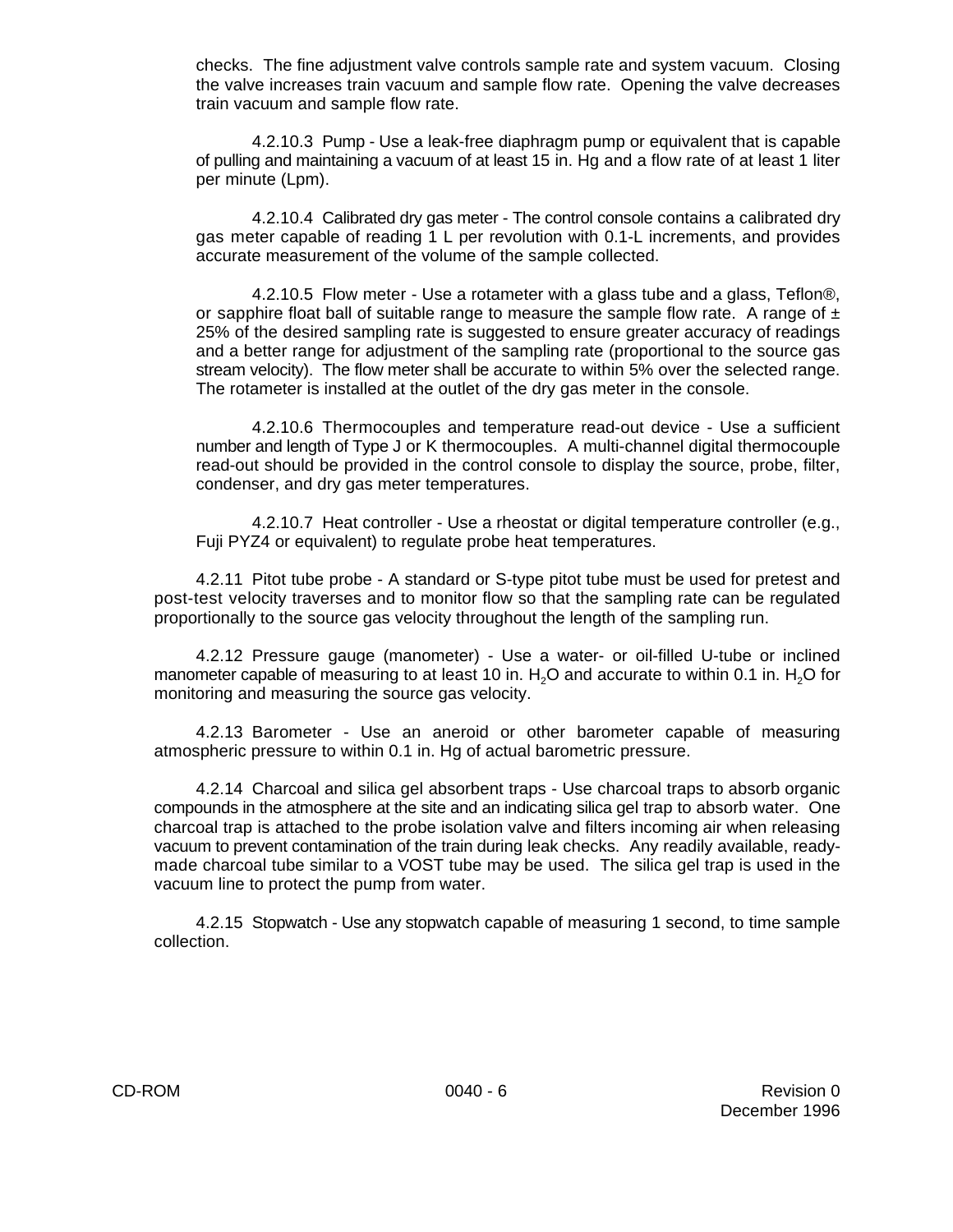## 5.0 REAGENTS

5.1 Reagent grade inorganic chemicals shall be used in all tests. Unless otherwise indicated, it is intended that all reagents shall conform to the specifications of the Committee on Analytical Reagents of the American Chemical Society, where such specifications are available. Other grades may be used, provided it is first ascertained that the reagent is of sufficiently high purity to permit its use without lessening the accuracy of the determination.

5.2 Water - Water used for sample train preparation shall be distilled and deionized. Water used for rinses during recovery of condensate shall be prepurged high performance liquid chromatography (HPLC)-grade. Clean, clear tap water may be used as condenser cooling water.

5.3 Nitric acid,  $HNO<sub>3</sub>$  (10%) - reagent grade.

5.4 Charcoal - SKC petroleum-based charcoal, or equivalent. A mesh size of 6-14 is recommended. New or reused charcoal may be used for each run series or test condition. Reused charcoal must be reconditioned using the same criteria specified in VOST (Method 0030).

5.5 Silica gel - Silica gel shall be indicating type, 6-16 mesh. If the silica gel has been used previously, dry at  $175^{\circ}$ C (350 $^{\circ}$ F) for 2 hours before using. New silica gel may be used as received. Alternatively, other types of desiccants (equivalent or better) may be used.

5.6 Methanol - Spectrometric-grade, or equivalent.

5.7 Field spiking standards - Appropriate gas cylinders containing the target components of interest in known concentrations (highest purity available) for field spiking.

## 6.0 SAMPLE COLLECTION, PRESERVATION, AND HANDLING

#### 6.1 Pretest preparation

6.1.1 Glassware - Before sampling, prepare the glass components of the train by cleaning with non-ionic detergent (e.g., Alconox) and hot water in an ultrasonic bath. Rinse each component three times with distilled, deionized water, then rinse three times with 10% HNO<sub>3</sub>, followed by an additional three rinses with distilled, deionized water. Dry in an oven at 130 $^{\circ}$ C (266 $^{\circ}$ F) for 2 hours.

6.1.2 Sample lines and rigid containers - Treat all Teflon® lines, fittings, and the sample bag containers as outlined in Sec. 6.1.1, but air dry these components in an area free of organic compounds rather than in an oven. Use clean Teflon® tubing for each test series or condition. Hand wash the rigid containers.

6.1.3 Bag cleaning procedure - Ensure that all bags are clean before using them for sampling. First, flush each bag three times with high-purity nitrogen  $(N_2; 99.998%)$ . Then fill each bag with  $\mathsf{N}_2$  and analyze the bag contents at the highest sensitivity setting using the same analytical technique that will be used for analyzing samples. Before constructing the calibration curve, analyze one analytical system blank each day by taking the gas chromatograph through its analytical program with no sample injection. Analyze an analytical system blank again if carryover between samples is indicated. Other, less stringent, methods of cleaning and analysis may be used at the risk of overlooking important contaminants. An acceptable level of contamination will be a response less than five times the instrument detection limit or half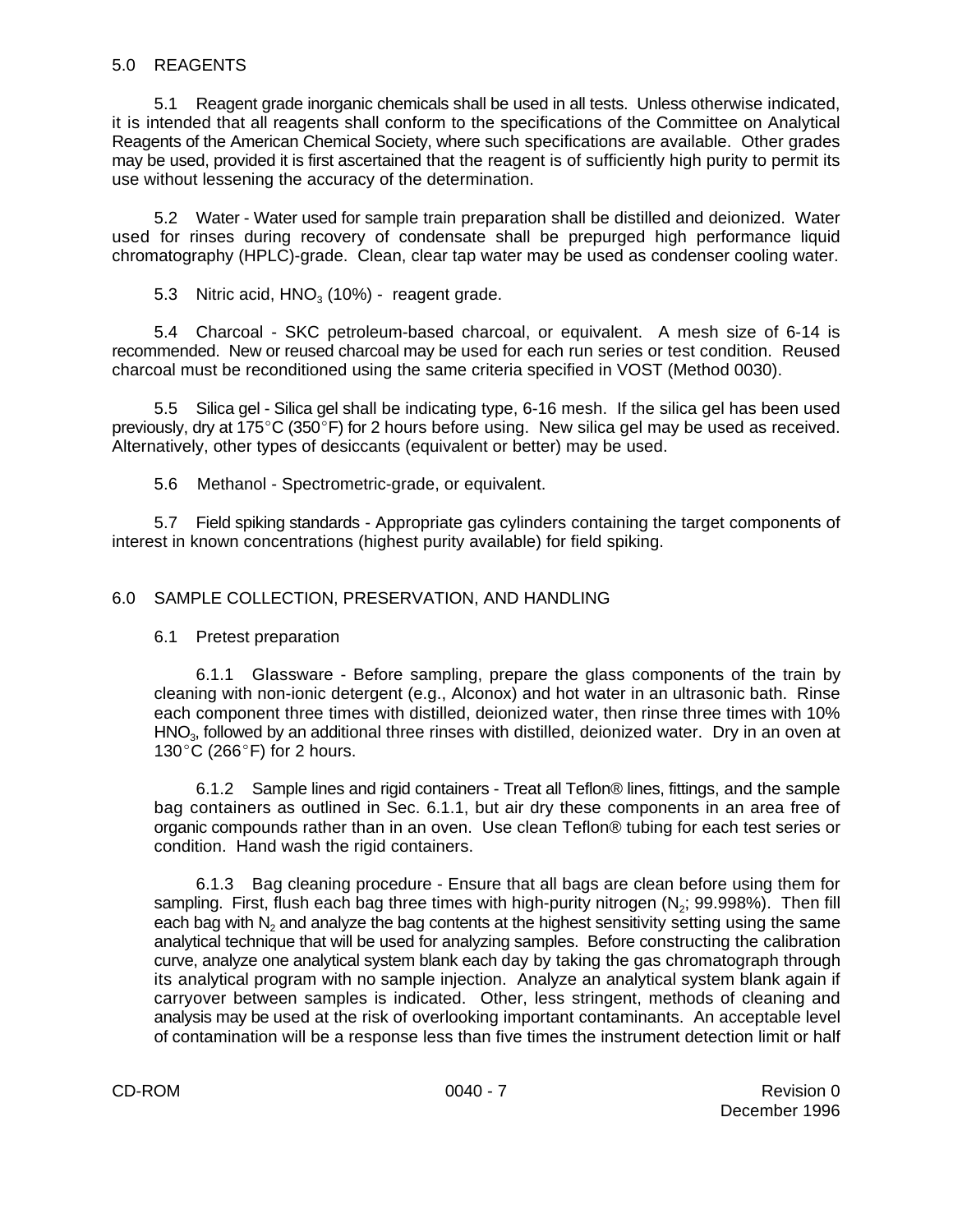of the level of concern, whichever is less. Repeat the nitrogen flush as necessary until the acceptable level has been reached. No bag shall be used until it has been satisfactorily cleaned.

6.2 Sample bag storage and transport procedures - To ensure sampling integrity, perform sample recovery in a manner that prevents contamination of the bag sample. Protect the bag from sharp objects, direct sunlight and low ambient temperatures (below  $0^{\circ}C$  [32 $^{\circ}F$ ]) that could cause condensation of any of the analytes. Store the bags in an area that has restricted access to prevent damage to or tampering with the sample before analysis. Analyze the bag samples within 72 hours of sample collection unless it can be shown that significant (> 20%) sample degradation does not occur over a longer period of sample storage. Upon completion of the testing and sample recovery, check all the data forms for completeness and the sample bags for proper identification. Store the bags in rigid, opaque containers during all sampling, storage and transport procedures. Ship the bags using ground transportation. Follow all hazardous materials shipping procedures.

6.3 Condensate storage and transport procedures - To ensure sample integrity, perform sample recovery in a manner that prevents the contamination of the condensate (Sec. 7.6.5). Store the condensate in 40-mL vials with no headspace. Place the vials in ice or in a refrigerated container at 4°C ( $\pm$  2°C) [39.2°F ( $\pm$ 7.2°F)] immediately following recovery and during transport for analysis. In addition, store the vials in an area that has restricted access to prevent damage to or tampering with the sample before analysis. Upon completion of the testing and sample recovery, check all the data forms for completeness and the condensate samples for proper identification. Follow all hazardous materials shipping procedures.

6.4 The time lapse between sampling and analysis shall not exceed 72 hours unless it can be justified by specific sample matrix stability data that meet the criteria of Sec. 1.5.3. Stability in a Tedlar® bag shall be demonstrated by spiking analytes into inert gas in the laboratory and into stack gas in the field. The spiking level must be at least at the level found in the samples of the emissions matrix obtained during the pre-site survey. Compound recovery in both laboratory and field studies must be  $\geq 80\%$  after 72 hours for consideration of applicability.

# 7.0 PROCEDURE

The overall sampling procedure involves a pretest survey of the source to establish sampling parameters, a series of pretest checks of the sampling system and the source conditions, and the actual sample collection. These steps are described in Secs. 7.1 - 7.5. Following the actual sample collection step, sampling data are recorded and a post-test leak check is performed (Sec. 7.6). As noted in Sec. 1.0, this method does not include sample analysis procedures, but general guidelines for sample analysis are given in Sec. 7.7. Sec. 7.8 provides an extensive set of calculations associated with the sample collection and analysis procedures.

## 7.1 Pretest survey

7.1.1 Perform a pretest survey for each source to be tested. The purpose of the survey is to obtain source information to select the appropriate sampling and analysis parameters for that source. Potential interferences may be detected and resolved during the survey. When necessary information about the source cannot be obtained, collection and analysis of actual source samples may be required.

Use the pretest survey data form (Figure 5) to record information gathered during the pretest survey.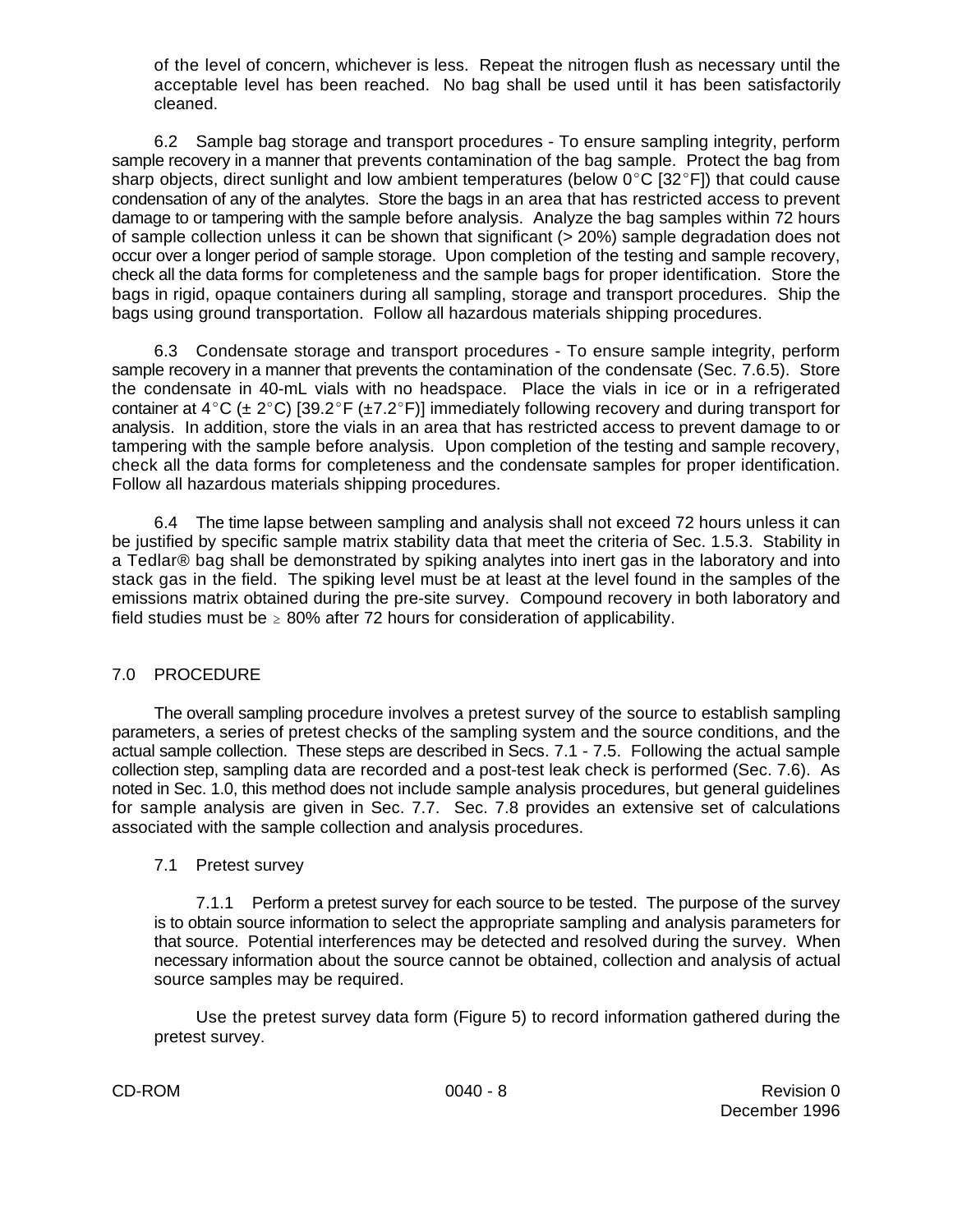7.1.2 The following information must be collected during a survey before a test can be conducted. The information can be collected from literature surveys and source personnel, but an actual on-site inspection is recommended. A copy of the survey results must be forwarded to the staff performing the sample analyses.

7.1.2.1 Determine whether the sampling site is in a potentially explosive atmosphere. If the sample site is located in an explosive atmosphere, use other, intrinsically safe test methods. This method is never to be used in a potentially explosive atmosphere (Sec. 1.2).

7.1.2.2 Measure and record the stack dimensions. Select the sampling site and the gaseous sampling points according to Method 1 (Reference 9) or as specified by the regulatory personnel.

7.1.2.3 Determine the stack pressure, temperature, and the range of velocity pressures using Method 2 (Reference 9). A source with a negative pressure is not suitable for this method.

7.1.2.4 Determine the stack gas moisture content (Sec. 7.2.3) using Approximation Method 4 (Reference 9) or its alternatives. Perform the determination when process operations are as they will be during final sampling. If the process uses and emits ambient air, use a sling psychrometer to measure the moisture content of the ambient air in the area of process air uptake.

7.1.2.5 In accordance with Method 1, select a suitable probe liner and probe length as determined by the temperature and dimensions of the source. Determine the point within the stack that represents an average flow and temperature of the stack. Mark the probe at the determined distance to provide a reference point. For sample collection, insert the probe into the duct to the predetermined point to ensure proper probe placement and collection of a representative sample.

7.1.2.6 Determine whether the source has a constant or variable gas flow rate. The flow rate may be considered constant if the variation over the sampling period is no more than 20%. If the process is constant, use a constant sampling rate (Sec. 7.5.1). If the process is not constant, use proportional sampling (Sec. 7.5.2).

7.1.2.7 Determine approximate levels of target compounds by collecting a pretest bag sample for analysis. This information is needed to establish parameters for the analytical system.

7.1.2.8 Check the sampling site to ensure that adequate electrical service is available.

7.1.2.9 Follow all guidelines in the health and safety plan for the test. Use appropriate safety equipment as required by conditions at the sampling site (e.g., respirator, ear and eye protection, and a safety belt).

#### 7.2 Pretest procedures

7.2.1 Assemble the train according to the diagram in Figure 1. Adjust the probe, filter, and valve heater controls to maintain a temperature between 130 $^{\circ}$ C and 140 $^{\circ}$ C (266 $^{\circ}$ F and  $284^{\circ}$ F). Circulate cooling water from an ice bath to the condenser until the temperature is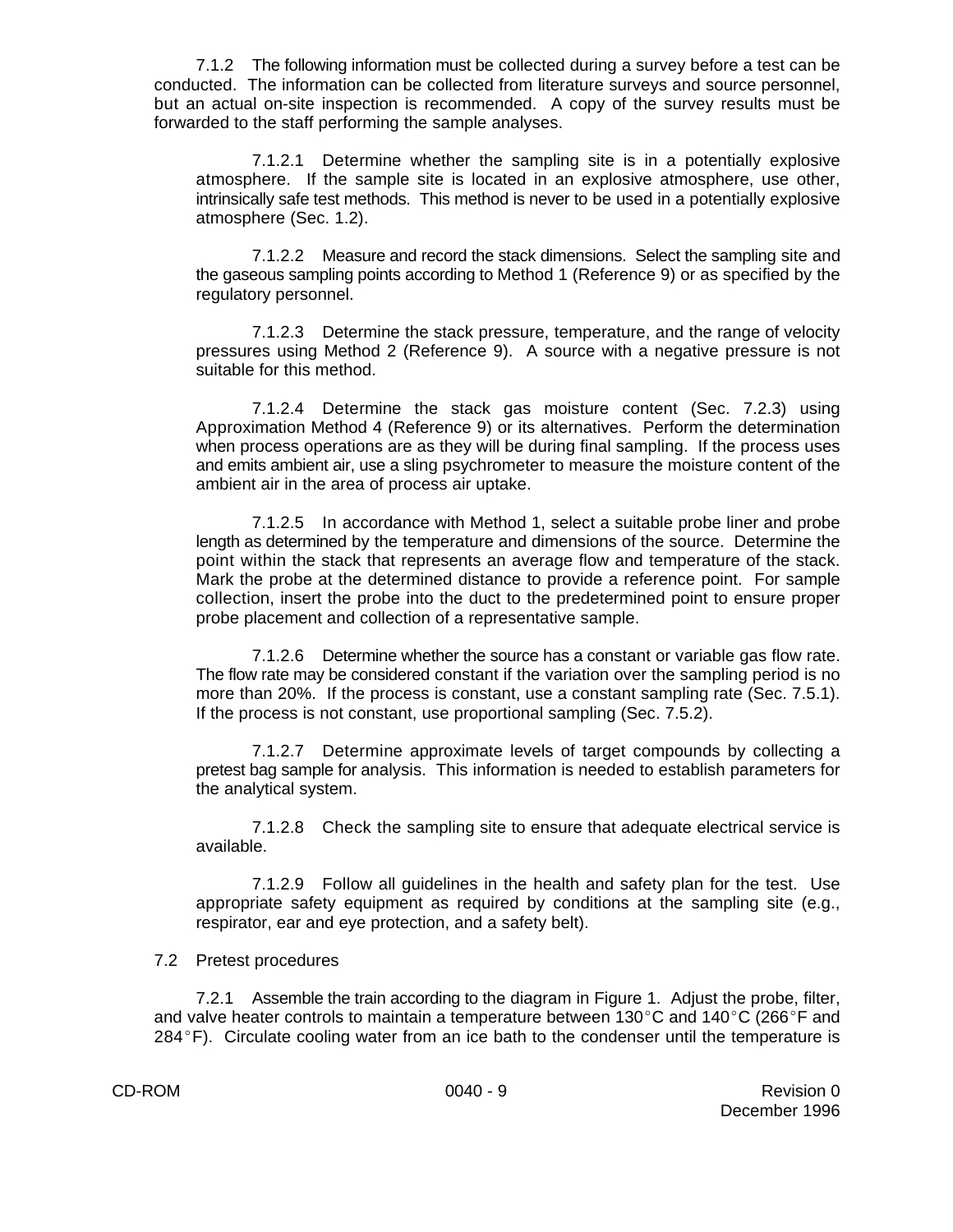stabilized at or below  $20^{\circ}C$  (68 $^{\circ}F$ ). Allow the probe, filter, valve, and condenser temperatures to stabilize before sampling. Mark the probe, pitot tube, and thermocouple assembly with the proper sampling points as determined in accordance with Method 1. Before sampling, insert the pitot tube and thermocouple probe into the stack, to allow the thermocouple readings to stabilize.

7.2.2 Preliminary velocity and temperature traverse - While the probe, filter, valve, and condenser temperatures are stabilizing, perform a preliminary velocity/temperature traverse in accordance with Methods 1 and 2. Record the velocity ( $\Delta P$ ) and temperature (T,  $^{\circ}$ C) at each point to determine a point of average flow and velocity and measure the static pressure at that point. Determine the average velocity head  $(\Delta P_{\text{av}})$  and range of fluctuation.

7.2.3 Determination of moisture content - Determine the moisture content of the gas stream being sampled before (Sec. 7.1.2.4) or during actual sampling. For combustion of water controlled processes (wet electrostatic precipitators and scrubbers), obtain moisture content of the flue gas during test conditions from plant personnel or by direct measurement using Method 4.

7.2.4 Criteria for selection of sample volume and flow rate - The flow rate should fill the bag to at least 80% of its capacity during the sampling period. The following criteria should be met:

7.2.4.1 Minimum stack sampling time for each run should be 1 hr. Data from less than 1 hr of sample collection would be an invalid test run. Two hours of stack sampling time is recommended as optimal.

7.2.4.2 The minimum sample volume shall be at least 15 L.

7.2.4.3 The minimum sample flow rate shall be 250 mL/min.

7.2.4.4 Typically, the average sampling flow rate is about 0.5 L/min, which will collect approximately 30 L of sample per hour.

7.2.4.5 Mass emission rate determination - Determine whether the final result will be presented on a concentration or mass emission basis before sampling. If results will be presented on a concentration basis, only the concentrations of the target analytes and the stack gas moisture content need to be measured. If the mass emission rate of any compound is to be presented, the volumetric flow rate of the stack gas must also be determined. The volumetric flow rate may be determined by performing a temperature and velocity traverse in accordance with Methods 1 and 2, with actual sample collection.

7.3 Leak check procedures

7.3.1 Bag evacuation and bag leak check procedure - Before sampling, ensure that the Tedlar® bag is fully evacuated and leak free.

7.3.1.1 Assemble the sampling train as illustrated in Figure 1 and described in Sec. 4.1.1, ensuring that all connections are tight.

7.3.1.2 Disconnect the vacuum line from the bag container and attach this quick connect fitting to the quick connect fitting on the outlet of the bag isolation valve (Figure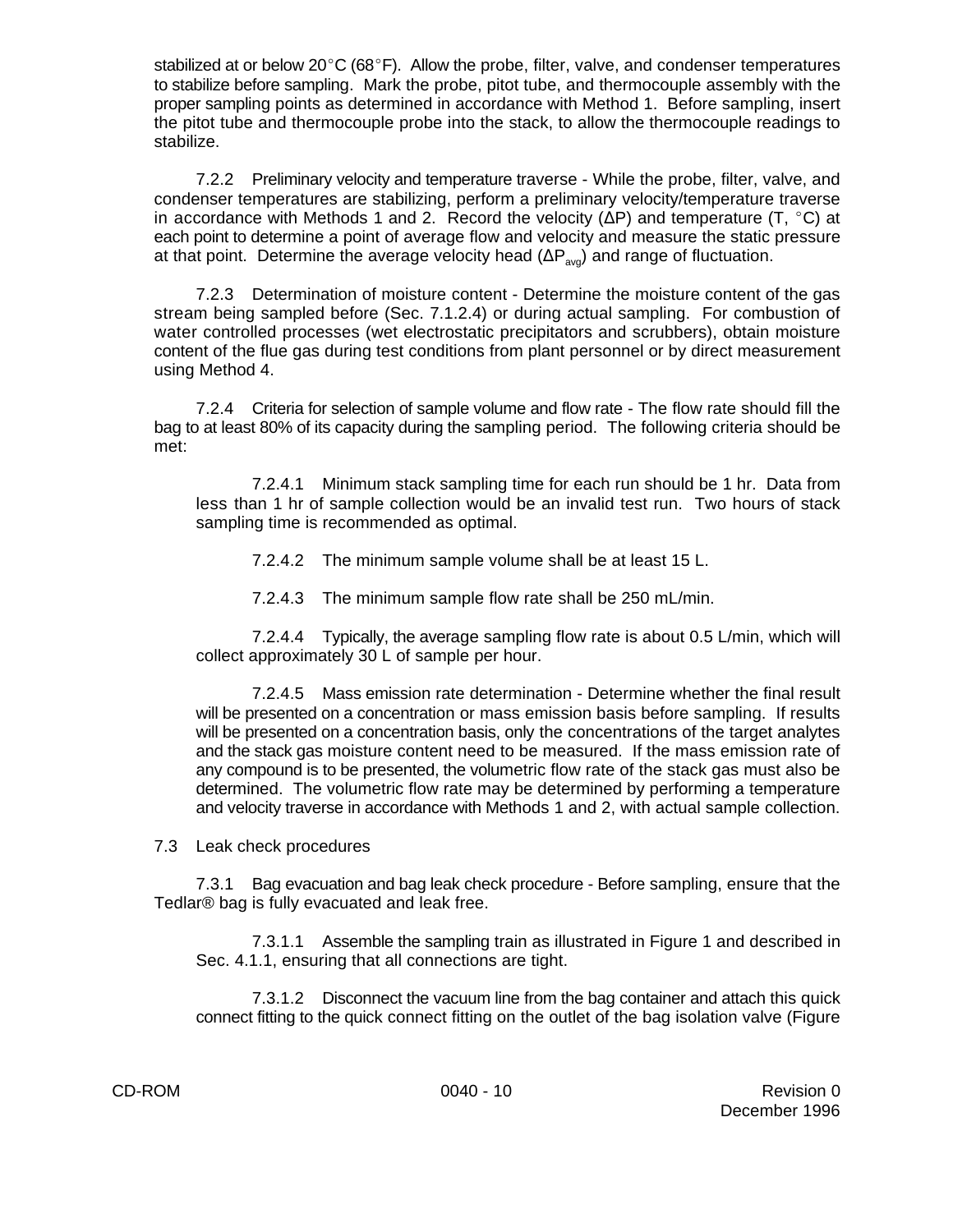1) and turn on the pump in the control console (Figure 1). Turn bag isolation valve to position 1(Figure 3) and turn on the pump in the control console (Figure 4).

7.3.1.3 Open the coarse adjustment valve and adjust the fine adjustment valve on the control console (Figure 4) until the vacuum gauge reads 5 in. Hg.

7.3.1.4 Observe the dry gas meter and rotameter on the control console as the bag is evacuated. The bag is completely evacuated when no flow is indicated on the dry gas meter and the vacuum rises to 5 in. Hg.

7.3.1.5 Allow the rotameter float ball to drop to zero. Time and record the leak rate using the following procedure.

7.3.1.5.1 Timed leak rate - Observe the leak rate indicated on the vacuum gauge and time for 1 min. The leak rate must be less than 0.1 in. Hg.

7.3.1.6 If all connections are found to be leak tight and the leak rate cannot meet the set criteria, discard the bag and test another clean bag.

7.3.1.7 Turn the bag isolation valve to position 3 (Figure 3) to seal the evacuated bag.

7.3.1.8 Turn off the pump.

7.3.2 Pretest leak check

7.3.2.1 Before sampling and immediately after evacuating and leak checking the bag, perform a pretest leak check of the sampling train.

7.3.2.2 Ensure that the bag isolation valve is in position 3 (Figure 3) and the end of the probe is sealed.

7.3.2.3 Turn the probe isolation valve to position 2 (Figure 3), turn the pump on, and open the coarse adjustment valve(Figure 4).

7.3.2.4 Allow the sampling train to evacuate and adjust the fine adjustment valve to increase the vacuum to 5 in. Hg.

7.3.2.5 When the rotameter drops to zero and the dry gas meter slows to a stop, time and record the leak rate following the procedure outlined in Sec. 7.3.1.5.

7.3.2.6 If the leak rate is greater than 0.1 in Hg/min, check all connections, valves, and the probe seal for tightness. Any leak found must be corrected and the leak check repeated before sample collection begins. It is suggested that new fittings and connections be used when the train is assembled. During the testing, replace as necessary.

7.3.2.7 After completing a satisfactory leak check, return the sampling train to ambient pressure by turning the probe isolation valve to position 3 and turning off the pump.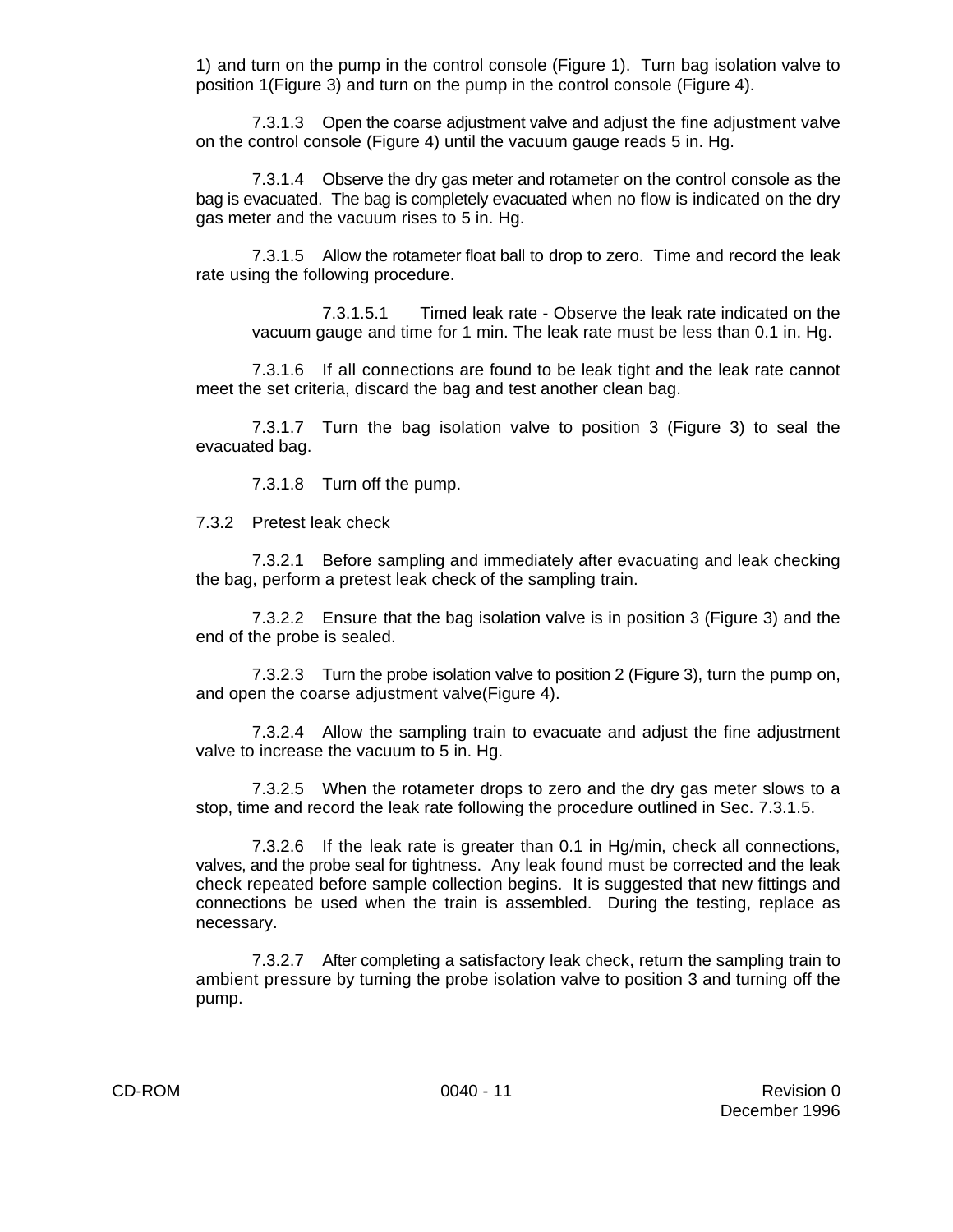7.3.2.8 When the vacuum gauge drops to zero, immediately turn the probe isolation valve to position 1. Disconnect the vacuum line from the bag isolation exit quick connect fitting, then attach the vacuum line to the bag container to return the system to the initial state described in Sec. 4.1.1 (Figures 1 and 3).

7.3.3 Post-test leak check

7.3.3.1 A post-test leak check must be performed after each bag sample is collected, before changing the bag and container for the next sample.

7.3.3.2 Ensure that the bag isolation valve is in position 1 (Figure 3) and and the probe isolation valve is in position 1 and the pump is turned off when sample collection is completed.

7.3.3.3 Remove the probe from the stack and seal the end of the probe with a leak-tight seal. Check all connections and train components for looseness or breakage. Do not tighten any connections. Record any abnormal conditions.

7.3.3.4 Disconnect the vacuum line from the container and attach to the outlet of the big isolation valve. Turn the probe isolation valve to position 2. Turn on the pump and adjust the fine adjustment valve until the train vacuum reaches at least 1 in. Hg above the highest vacuum attained during sample collection. Time and record the leak rate as previously outlined in Sec. 7.3.1.5.

7.3.3.5 If the leak rate is less than 0.1 in. Hg/min., the sample is considered valid (Secs. 7.3.1.5.1).

7.3.3.6 Return the sample train to ambient pressure (Secs. 7.3.2.7 and 7.3.2.8) and disconnect the sample and vacuum lines from the bag and container to prepare the train for the next sample.

7.3.3.7 If the post-test leak check proves invalid, discard the invalid sample. Attach a new Tedlar® bag, evacuate and leak check the bag, and repeat the sample collection.

7.4 Preparation for sample collection

7.4.1 Perform the pretest leak checks outlined in Sec. 7.3.

7.4.2 Remove the seal from the end of the probe and insert the probe into the stack to the point of average velocity and temperature and constant flow.

7.4.3 Purge the sampling train (probe, valve, and filter assembly ONLY) using the following procedures.

7.4.3.1 Disconnect the vacuum line quick connect fitting from the rigid bag container (the quick connect fitting has a valve to seal the line).

7.4.3.2 Connect the purge line from the probe isolation valve tee to the vacuum line using the quick connect fittings (Figure 1).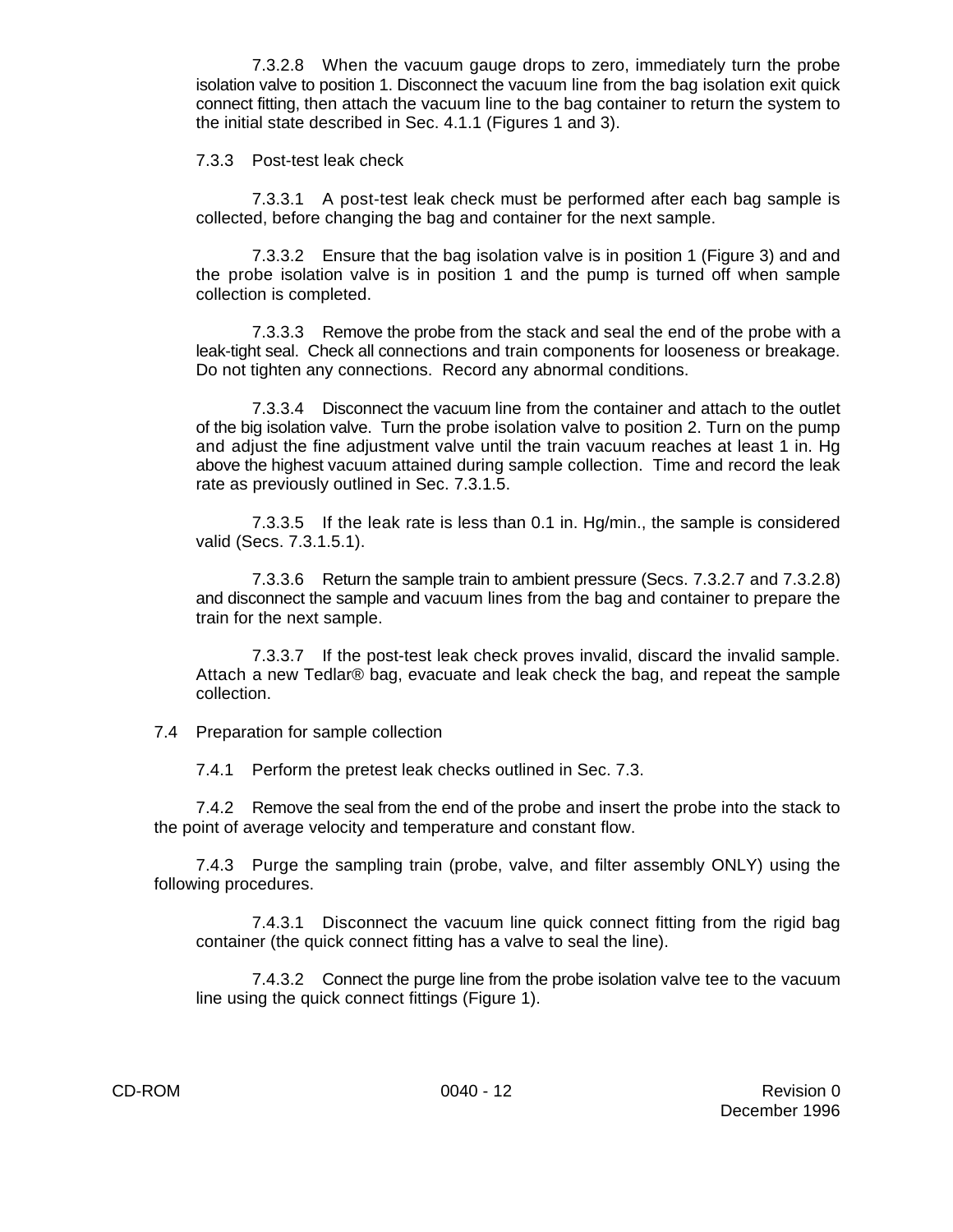7.4.3.3 Ensure that the probe isolation valve is in position 1 (Figure 3), and turn on the pump.

7.4.3.4 Draw at least eight times the sample volume of flue gas, or purge for at least 10 minutes, whichever is greater.

7.4.4 Adjust the sample flow rate to the desired setting and check all temperature and flow readings during the purge to ensure proper settings.

7.4.5 Purge the sampling train before and between the collection of each sample during the test run.

7.4.6 Label each bag/container and VOA vial clearly, uniquely, and consistently with its corresponding data form and run. Follow appropriate traceability requirements as defined by the regulatory personnel. Return the train to the initial configuration described in Section 4.1.1 (Figure 1) before collecting a sample. First, disconnect the vacuum line quick connect fitting from the purge line quick connect fitting, then reconnect the vacuum line quick connect fitting to the bag container.

## 7.5 Sample Collection

Start sample collection after the pretest leak check (Sec. 7.3.2) and the system purge (Sec. 7.4). Collect the sample using proportional rate sampling if the pretest survey measurements (Sec. 7.1.2.7) show that the emission flow rate varies by more than 20% over the sampling period. Otherwise, use constant rate sampling. Prepare for sample collection for either method by turning the probe isolation valve to position 2 for sampling and the bag isolation valve to position 2 while the pump is still running from the system purge.

If a viewing port has been incorporated in the bag container design, visually inspect the Tedlar® bag frequently during the sampling run to ensure that it is filling properly and that a sufficient sample volume is collected. This frequent inspection will also help prevent overfilling and bursting the bag during sampling. Use the field sampling data form (Figure 6) to record sample collection data.

## 7.5.1 Constant rate sampling

7.5.1.1 Place the end of the probe at a point within the duct determined to have the average velocity and temperature and a constant flow rate.

7.5.1.2 Record the start volume from the dry gas meter and begin timing the sample period.

7.5.1.3 Take flue gas velocity and temperature readings using either Method 2A for smaller ducts (< 24 inches) with a remote pitot tube and thermocouple or Method 2 for larger ducts (> 24 inches). Utilizing a sample probe with pitot tubes and thermocouples attached will generally ease sampling and will provide a direct means to monitor flue gas velocity and temperature at the sample probe inlet.

7.5.1.4 Record all required data upon starting, and at intervals of no more than 5 minutes on the field sampling data form.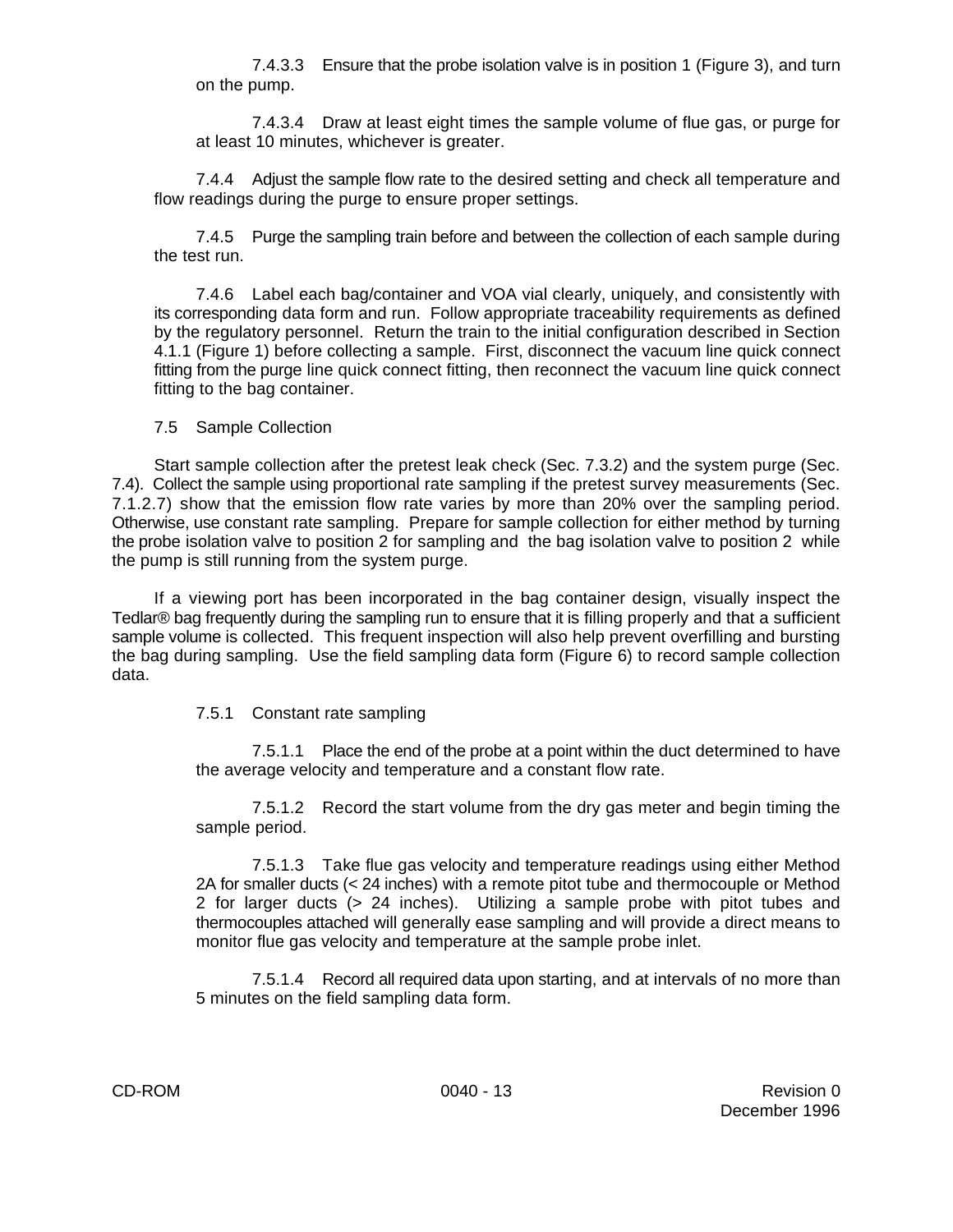7.5.1.5 Adjust the sample flow rate and sampling train heating systems to the correct levels, after every velocity and temperature reading. The tester must closely monitor the sample train and control console to ensure that the sample flow rate does not vary by more than 20% during any 5-minute period.

7.5.2 Proportional sampling

7.5.2.1 Position the probe in the center of the stack.

7.5.2.2 Record the start volume from the dry gas meter and begin timing the sample period.

7.5.2.3 Monitor the velocity head during sampling as described in Sec. 4.1.5 and maintain a constant proportion between the sample flow rate and the flow rate in the duct. The flow rate to be used during sampling (Sec. 7.2.2) is calculated using the proportional sample rate equation in Sec. 7.8.4. With this equation and the sample rate assigned to the average flow rate, the rotameter setting can be determined after each velocity reading and the sample rate set accordingly.

7.5.2.4 Record all required data upon starting, and at intervals of no more than 5 minutes on the field sampling data form.

## 7.5.3 Single-point sampling

Collect samples from a single point within the duct as described in Secs. 7.5.1.1 and 7.5.1.2, unless multipoint sampling has been determined necessary (Sec. 7.5.4).

7.5.4 Multipoint sampling

Perform multipoint integrated sampling only in a case where there is a possibility of effluent stratification. Stratification of gases is less likely than of particulates. If however, multipoint sampling is required, determine the necessary number of sample points in accordance with Methods 1 and 2.

7.6 Post-test procedures

7.6.1 Record the final volume from the dry gas meter at the end of each sample collection period.

7.6.2 Perform a post-test leak check as described in Sec. 7.3.3.

7.6.3 Inspect the field sampling data form and sample identification labels for accuracy and completeness.

7.6.4 Replace the particulate filter after each sample.

7.6.5 Condensate Recovery - The condensate collected during sampling must be recovered separately for each individual bag sample collected, using the following procedures.

7.6.5.1 Carefully remove the condensate trap, the condenser and the sample line (from the trap to the bag) from the sample train. Pour the contents of the condensate trap into a clean measuring cylinder.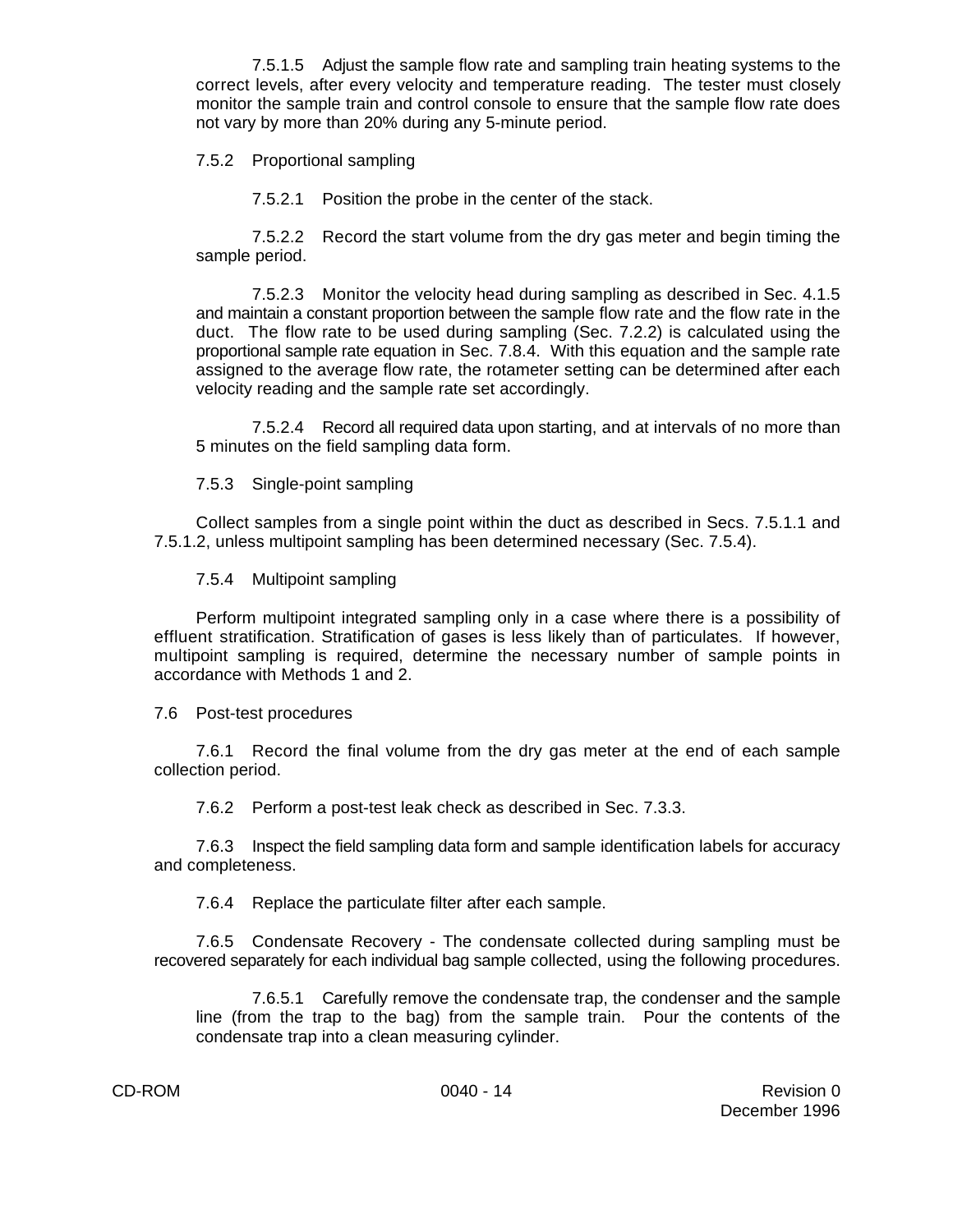7.6.5.2 Rinse the condenser, the condensate trap and the sample line three times with 10 mL of HPLC grade water and add the rinsings to the measuring cylinder containing the condensate. Record the final volume of the condensate and rinse mixture on the field sampling data form. High moisture sources (such as those with wet control devices) may require a 150-mL or 200-mL measuring cylinder while low moisture sources (such as some rotary kilns and pyrolytic incinerators) may require only a 100-mL size.

7.6.5.3 Pour the contents of the measuring cylinder into a 20- or 40-mL amber glass VOA vial with a Teflon® septum screw cap. Fill the vial until the liquid level rises above the top of the vial and cap tightly. The vial should contain zero void volume (i.e., no air bubbles). Discard any excess condensate into a separate container for storage and transport for proper disposal.

7.6.5.4 Label each vial by using wrap-around labels. Labels can be preprinted or can be filled out on site.

#### 7.7 Analytical Approach

The following description provides general guidelines to the analytical approach rather than a comprehensive analytical approach. The primary analytical tool recommended for the measurement of volatile organic compounds in source emissions is GC/MS using fused-silica capillary GC columns such as described in Method 8260. Prescreening of the sample by gas chromatography with either flame ionization (GC/FID) or, for electronegative compounds, electron capture detection (GC/ECD) is recommended because it may not only be cost effective, but will also yield information regarding the complexity and concentration of the sample. If the smallest feasible injection loop saturates the analytical system, dilutions of the sample can be made into Tedlar® bags using pure N<sub>2</sub> (99.998%) as diluent. Calculate the concentration of the volatile organic compounds in the gaseous emissions by using the equations (13-17) in Sec. 7.8.

7.7.1 Analysis of gaseous components - Introduce the gases into the gas chromatograph through the use of a sample loop. Use a cryogenic trap if sample concentration before analysis if necessary.

For most purposes, electron ionization (EI) mass spectra will be collected because a majority of the volatile organic compounds give characteristic EI spectra. Also, EI spectra are compatible with the NIST Library of Mass Spectra and other mass spectral references, which aid in the identification process for other components in the incinerator process streams.

To clarify some identifications, chemical ionization (CI) spectra using either positive ions or negative ions can be used to elucidate molecular-weight information and simplify the fragmentation patterns of some compounds. In no case, however, should CI spectra alone be used for compound identification. For descriptions of GC conditions, MS conditions, internal standard usage, and qualitative and quantitative identification, refer to Method 8260.

7.7.2 Analysis of condensates - Refer to Method 5030 to analyze condensate samples by using the purge and trap technique or by direct aqueous injection. Use direct solvent injection if an organic phase is present distinct from the aqueous phase. Use dilution as necessary to prevent saturation of the analytical system.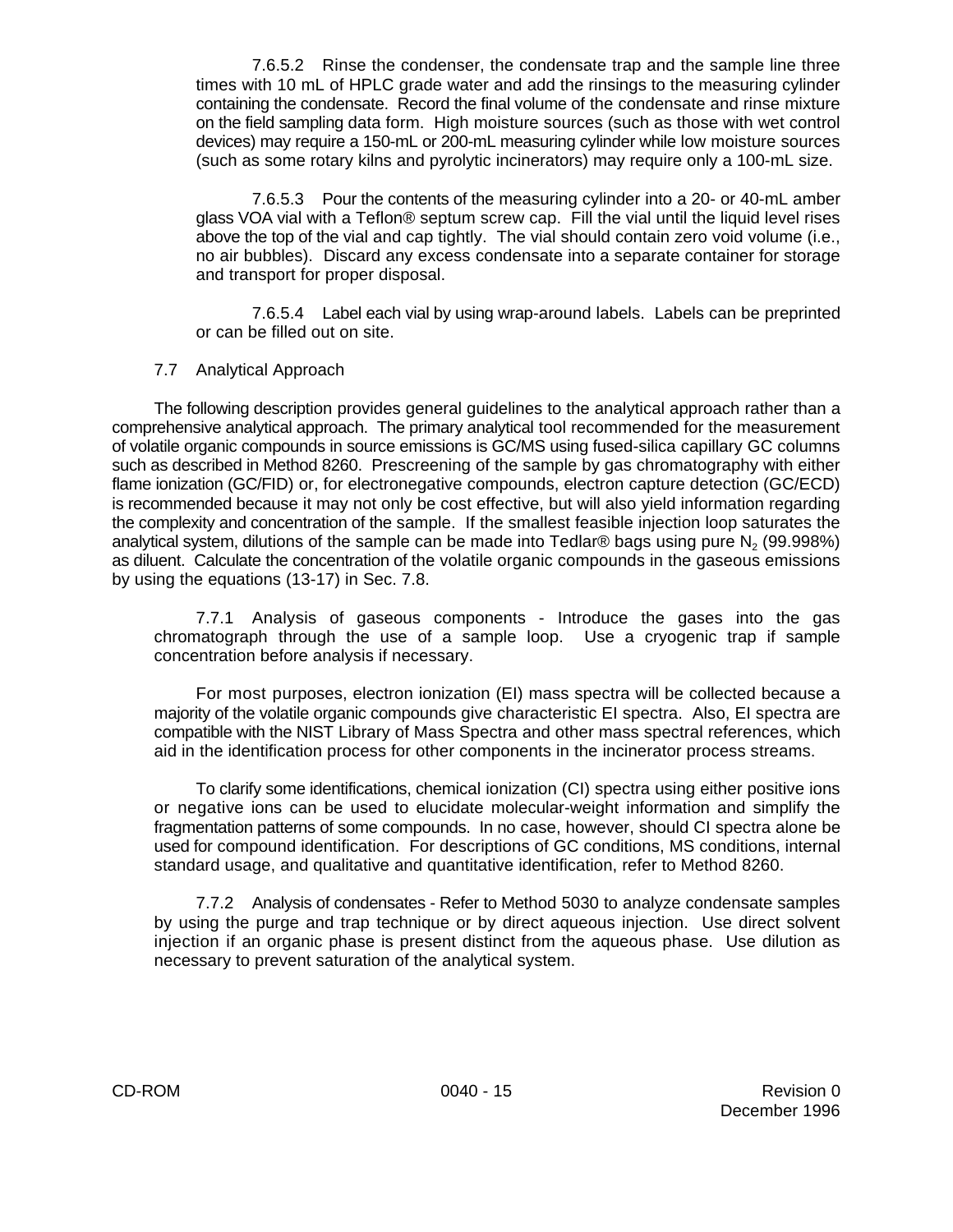#### 7.8 Calculations

7.8.1 Carry out all calculations for determining the concentrations and emission rates of the target compounds. Round off figures after final calculations to three significant figures.

7.8.2 Nomenclature

| A                           | $=$ | Stack/source cross sectional area, $m^2$ (ft <sup>2</sup> )                       |
|-----------------------------|-----|-----------------------------------------------------------------------------------|
| $A_B$                       | $=$ | Amount of volatile organic compound in bag (ng)                                   |
| $A_c$                       | $=$ | Amount of volatile organic compound in condensate (ng)                            |
| $A_{\text{vol}}$            | $=$ | Amount of volatile organic compound in analytical sample (ng)                     |
| $A_T$                       | $=$ | Total amount of volatile organic compound (ng), $A_B + A_C$                       |
| $B_{ws}$                    | $=$ | Water vapor in the gas stream, proportion by volume ( $x100=$ % H <sub>2</sub> O) |
| $C_{\rm p}$                 |     | Type S pitot tube coefficient (nominally $0.84 \pm 0.02$ ), dimensionless.        |
| $C_{Emission}$              | $=$ | Concentration of volatile organic compound in emissions (ng/mL)                   |
| $C_{\text{vol}}$            | $=$ | Concentration of volatile organic compound per volume sampled (ng/mL)             |
| $\mathbf{C}_{\text{spike}}$ | $=$ | Concentration of spiking standard in the Tedlar® bag (ng/mL or µg/L)              |
| $C_{\text{stock}}$          | $=$ | Concentration of spike standard in the stack/audit cylinder.                      |
| $DV_{\text{eff}(std)}$      | $=$ | Volumetric flow rate of exhaust gas, m <sup>3</sup> /min, ft <sup>3</sup> /min.   |
| $K_{p}$                     | $=$ | Pitot tube constant,                                                              |
|                             |     |                                                                                   |

$$
34.97 \text{ m/sec} \left[ \frac{(\frac{g}{\text{gmole}})(\text{mmHg})}{(\text{K})(\text{mmH}_2\text{O})} \right]^{1/2}
$$

$$
85.49 \text{ ft/sec} \left[ \frac{\frac{(b)}{\text{lb mole}}}{\frac{(^{\circ}R)(\text{inHg})}{\frac{(^{\circ}R)(\text{inH}_{2}O)}{\frac{(^{\circ}R)(\text{inH}_{2}O)}{\frac{(^{\circ}R)(\text{inH}_{2}O)}{\frac{(^{\circ}R)(\text{inH}_{2}O)}{\frac{(^{\circ}R)(\text{inH}_{2}O)}{\frac{(^{\circ}R)(\text{inH}_{2}O)}{\frac{(^{\circ}R)(\text{inH}_{2}O)}{\frac{(^{\circ}R)(\text{inH}_{2}O)}{\frac{(^{\circ}R)(\text{inH}_{2}O)}{\frac{(^{\circ}R)(\text{inH}_{2}O)}{\frac{(^{\circ}R)(\text{inH}_{2}O)}{\frac{(^{\circ}R)(\text{inH}_{2}O)}{\frac{(^{\circ}R)(\text{inH}_{2}O)}{\frac{(^{\circ}R)(\text{inH}_{2}O)}{\frac{(^{\circ}R)(\text{inH}_{2}O)}{\frac{(^{\circ}R)(\text{inH}_{2}O)}{\frac{(^{\circ}R)(\text{inH}_{2}O)}{\frac{(^{\circ}R)(\text{inH}_{2}O)}{\frac{(^{\circ}R)(\text{inH}_{2}O)}{\frac{(^{\circ}R)(\text{inH}_{2}O)}{\frac{(^{\circ}R)(\text{inH}_{2}O)}{\frac{(^{\circ}R)(\text{inH}_{2}O)}{\frac{(^{\circ}R)(\text{inH}_{2}O)}{\frac{(^{\circ}R)(\text{inH}_{2}O)}{\frac{(^{\circ}R)(\text{inH}_{2}O)}{\frac{(^{\circ}R)(\text{inH}_{2}O)}{\frac{(^{\circ}R)(\text{inH}_{2}O)}{\frac{(^{\circ}R)(\text{inH}_{2}O)}{\frac{(^{\circ}R)(\text{inH}_{2}O)}{\frac{(^{\circ}R)(\text{inH}_{2}O)}{\frac{(^{\circ}R)(\text{inH}_{2}O)}{\frac{(^{\circ}R)(\text{inH}_{2}O)}{\frac{(^{\circ}R)(\text{inH}_{2}O)}{\frac{(^{\circ}R)(\text{inH}_{2}O)}{\frac{(^{\circ}R)(\text{inH}_{2}O)}{\frac{(^{\circ}R)(\text{inH}_{2}O)}{\frac{(^{\circ}R)(\text{inH}_{2}O)}{\frac{(^{\circ}R)(\
$$

- $L_a$  = Maximum acceptable leakage rate for a leak check following a component change; less than or equal to 0.1 in. Hg.
- $LDL<sub>vol</sub>$  = Lower detectable amount of volatile organic compound in entire sampling train.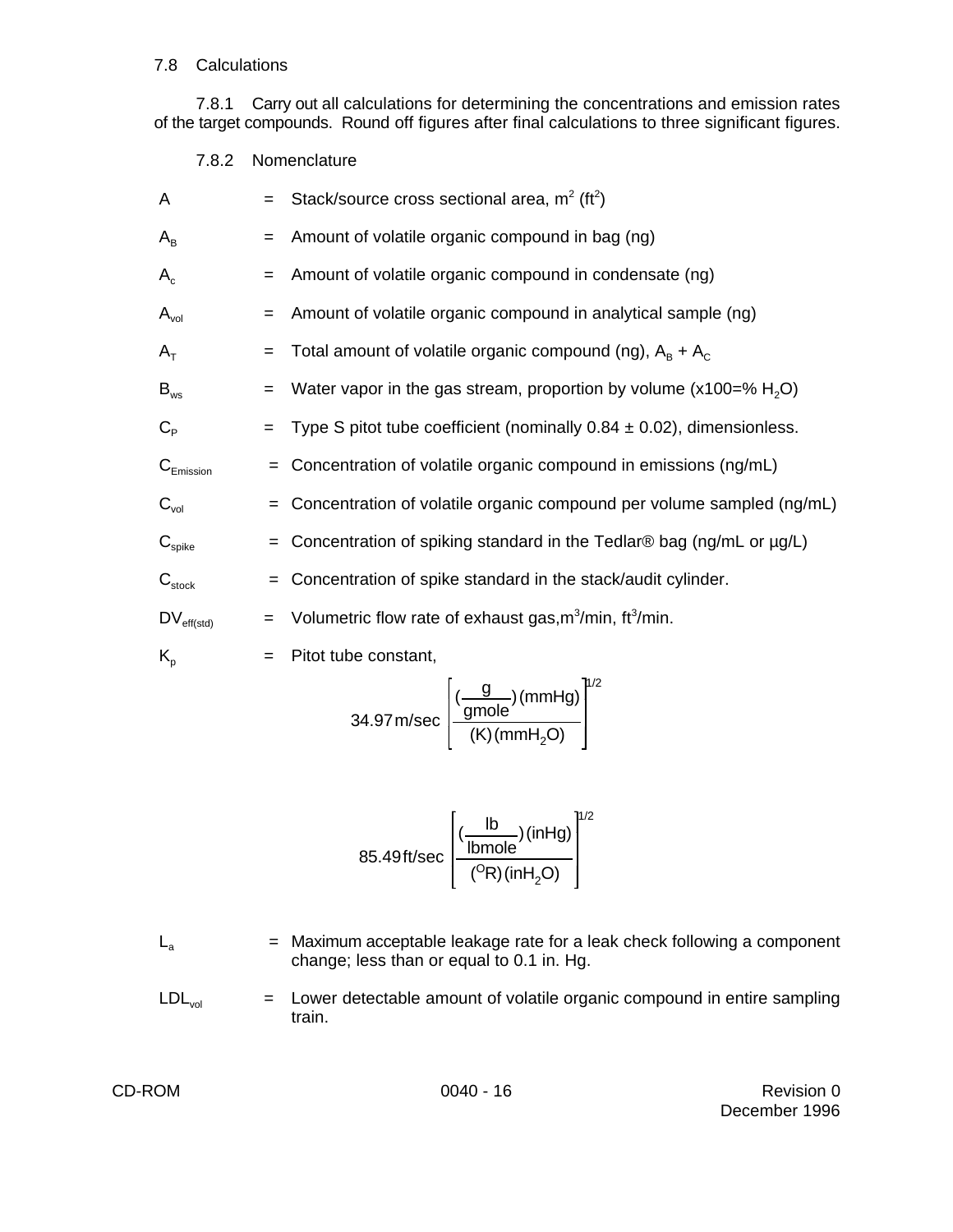| $L_i$                    | $=$ | Individual leakage rate observed during the leak check conducted before to<br>the "i <sup>th</sup> " component change ( $i = 1, 2, 3n$ ), L/min. |
|--------------------------|-----|--------------------------------------------------------------------------------------------------------------------------------------------------|
| $L_{\rm p}$              |     | Leakage rate observed during the post-test leak check, in. Hg/min.                                                                               |
| Max Mass <sub>vol</sub>  | $=$ | Maximum allowable mass flow rate (g/hr [lb/hr]) of volatile organic<br>compound emitted from the combustion source.                              |
| Max $Conc_{vol}$         |     | = Maximum anticipated concentration of the volatile organic compound in the<br>exhaust gas stream, $q/m^3$ (lb ft <sup>3</sup> ).                |
| $M_{d}$                  | $=$ | Stack-gas dry molecular weight, g/g-mole (lb/lb-mole).                                                                                           |
| $M_{\rm fd}$             | $=$ | Dry mole fraction of the flue gas.                                                                                                               |
| $M_{\rm s}$              | $=$ | Wet molecular weight of the flue gas, g/g-mole (lb/lb-mole).                                                                                     |
| $M_{w}$                  | $=$ | Molecular weight of water, 18.0 g/g-mole (18.0 lb/lb-mole).                                                                                      |
| $P_{bar}$                | $=$ | Barometric pressure at the sampling site, mm Hg (in. Hg).                                                                                        |
| $P_q$                    | $=$ | Flue gas static pressure, mm $H_2O$ (in. $H_2O$ ).                                                                                               |
| $P_{k}$                  | $=$ | Specific gravity of mercury (13.6)                                                                                                               |
| $P_{m}$                  | $=$ | Dry gas meter pressure, inches H <sub>2</sub> O                                                                                                  |
| $P_{s}$                  | $=$ | Absolute stack gas pressure, mm Hg (in. Hg).                                                                                                     |
| $P_{std}$                | $=$ | Standard absolute pressure, 760 mm Hg (29.92 in. Hg).                                                                                            |
| $Q_m$                    | $=$ | Average sampling rate, L/min.                                                                                                                    |
| $Q_{s}$                  | $=$ | Calculated sampling rate, L/min.                                                                                                                 |
| $\mathbf{Q}_{\text{sd}}$ | $=$ | Volumetric air flow rate, $(m^3/min, ft^3/min)$ .                                                                                                |
| R                        |     | Ideal gas constant, 0.06236 mm Hg-m <sup>3</sup> /K-g-mole (21.85 in. Hg-ft <sup>3</sup> /°R-lb-<br>mole).                                       |
| $T_m$                    |     | Absolute average dry gas meter temperature, K (°R).                                                                                              |
| $T_{\rm s}$              |     | Absolute average stack gas temperature, K (°R).                                                                                                  |
| $T_{std}$                | $=$ | Standard absolute temperature, 293 K (528°R).                                                                                                    |
| $V_{A}$                  |     | Analytical sample volume (mL).                                                                                                                   |
| $V_{\rm B}$              | $=$ | Bag volume (mL).                                                                                                                                 |
| $V_i$                    | $=$ | Concentration of volatile organic compound (wt %) introduced into the<br>combustion process.                                                     |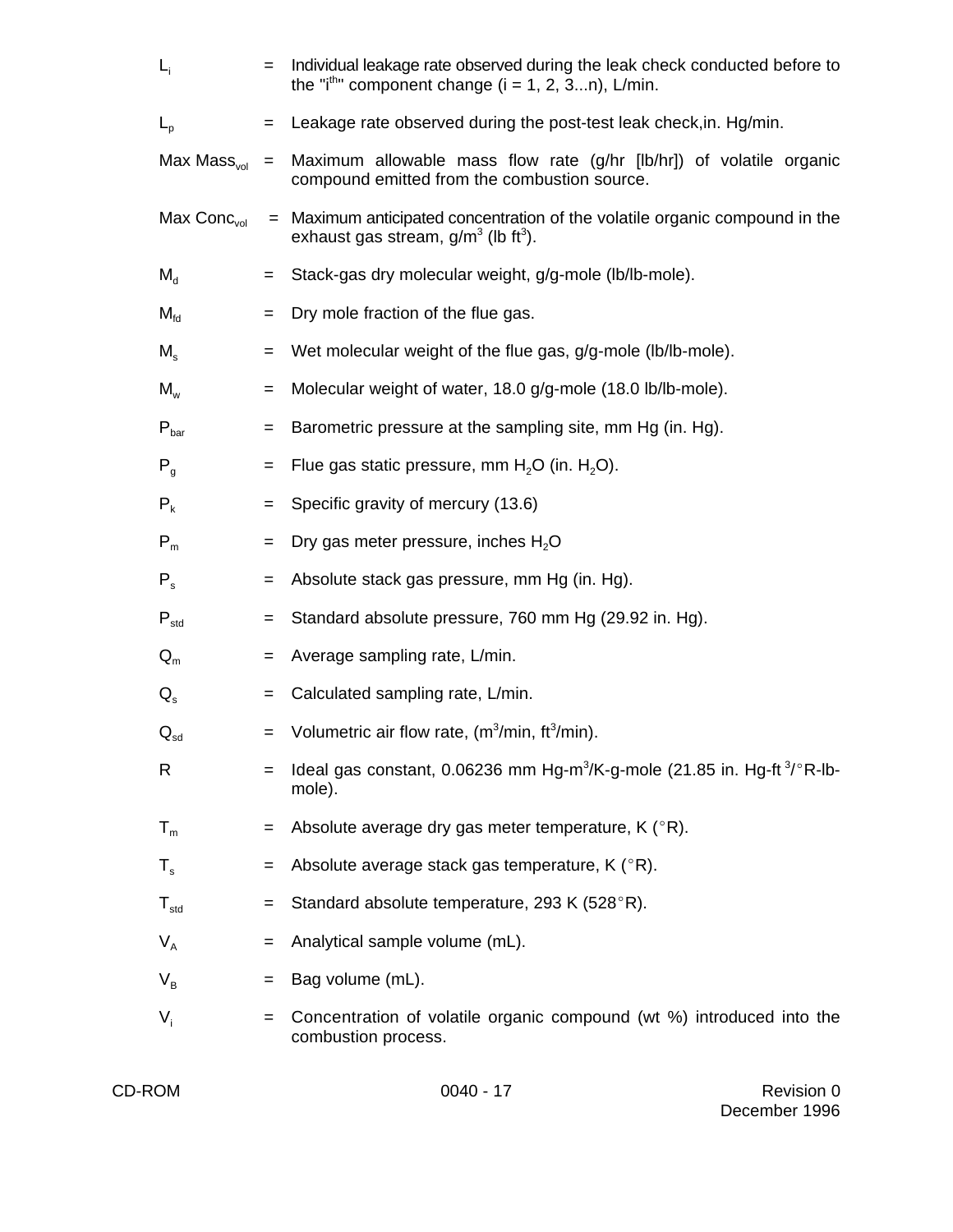| $Vi$ conc               | $=$ | Anticipated concentration of the volatile organic compound in the exhaust<br>gas stream, $g/L$ (lb/ft <sup>3</sup> ). |                                                                                                                                                 |  |  |  |  |  |
|-------------------------|-----|-----------------------------------------------------------------------------------------------------------------------|-------------------------------------------------------------------------------------------------------------------------------------------------|--|--|--|--|--|
| $V_{Ic}$                | $=$ | Total volume of liquid collected in the condensate knockout trap.                                                     |                                                                                                                                                 |  |  |  |  |  |
| $V_m$                   | $=$ | Volume of gas sample as measured by dry gas meter, L.                                                                 |                                                                                                                                                 |  |  |  |  |  |
| $V_{m(std)}$            | $=$ | conditions, L.                                                                                                        | Volume of gas sample measured by dry gas meter, corrected to standard                                                                           |  |  |  |  |  |
| $V_{spike}$             | $=$ |                                                                                                                       | Volume of gaseous or liquid spiking standard (mL)                                                                                               |  |  |  |  |  |
| V <sub>TBC</sub>        |     | = Minimum dry standard volume to be collected at dry gas meter.                                                       |                                                                                                                                                 |  |  |  |  |  |
| $V_{\tau}$              |     | $=$ Train sample volume (mL)                                                                                          |                                                                                                                                                 |  |  |  |  |  |
| $V_{w(std)}$            | $=$ | $\lfloor (ft^3) \rfloor$ .                                                                                            | Volume of water vapor in the gas sample, corrected to standard conditions,                                                                      |  |  |  |  |  |
| $V_{\rm s}$             | $=$ | obtained from Method 4, m/sec (ft/sec).                                                                               | Stack gas velocity, calculated by Method 2, Equation 2-9, using data                                                                            |  |  |  |  |  |
| WF                      | $=$ |                                                                                                                       | Mass flow rate of waste feed per hour, g/hr (lb/hr).                                                                                            |  |  |  |  |  |
| γ                       | $=$ |                                                                                                                       | Dry gas meter calibration factor, dimensionless.                                                                                                |  |  |  |  |  |
| $\Delta P$              | $=$ |                                                                                                                       | Actual velocity pressure, mm (in.) $H_2O$ .                                                                                                     |  |  |  |  |  |
| $\Delta P_{\text{ava}}$ | $=$ |                                                                                                                       | Average velocity pressure, mm (in.) H <sub>2</sub> O.                                                                                           |  |  |  |  |  |
| ρw                      | $=$ |                                                                                                                       | Density of water, 0.9982 g/mL (0.002201 lb/mL).                                                                                                 |  |  |  |  |  |
| θ                       | $=$ | Total sampling time, min.                                                                                             |                                                                                                                                                 |  |  |  |  |  |
| $\theta_i$              | $=$ | change, min.                                                                                                          | Sampling time interval of each successive component change, beginning<br>with the interval between the start of the run and the first component |  |  |  |  |  |
| $\theta_{p}$            | $=$ | of the sampling run, min.                                                                                             | Sampling time interval from the final $(nth)$ component change until the end                                                                    |  |  |  |  |  |
| 60                      | $=$ | Second/minute conversion.                                                                                             |                                                                                                                                                 |  |  |  |  |  |
| 100                     |     | Conversion to percent.                                                                                                |                                                                                                                                                 |  |  |  |  |  |
| 7.8.3                   |     | <b>Conversion factors</b>                                                                                             |                                                                                                                                                 |  |  |  |  |  |
| <u>From</u>             |     | <u>To</u>                                                                                                             | <b>Multiply by</b>                                                                                                                              |  |  |  |  |  |
| ft <sup>3</sup>         |     |                                                                                                                       | 0.02832                                                                                                                                         |  |  |  |  |  |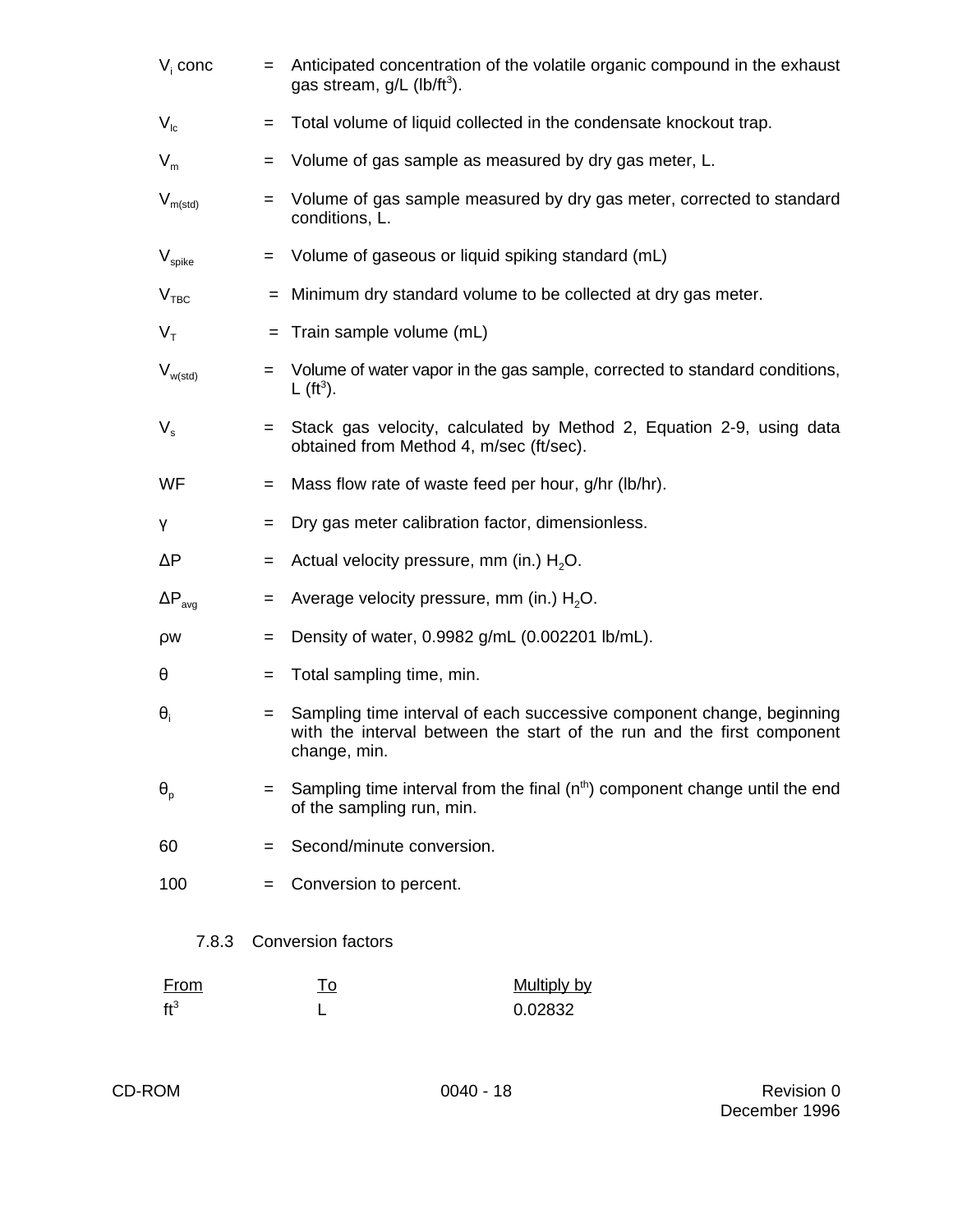7.8.4 Proportional sample rate calculation. The flow rate to be used during sampling when the velocity head varies from the average is calculated using the following equation:

$$
Q_s = Q_m \frac{\sqrt{\Delta P}}{\sqrt{\Delta P_{Avg}}}
$$
 (1)

7.8.5 Dry gas volume: Correct the sample measured by the dry gas meter to standard conditions (20 $^{\circ}$ C, 760 mm Hg [68 $^{\circ}$ C, 29.92 in. Hg]) by using the following equation:

$$
V_{m(std)} = V_m V \frac{T_{std}}{T_m} \frac{P_{bar} + P_M/13.6}{P_{std}} = K_1 V_m V \frac{P_{bar} + P_M/13.6}{T_m}
$$
(2)

where:

 $K_1 = 0.3858$  K/mm Hg for metric units, or

 $K_1 = 17.64$ °R/in. Hg for English units.

Equation 2 can be used as written, unless the leakage rate observed during any of the mandatory leak checks (i.e., the post-test leak check or leak checks conducted before component changes) exceeds  $L_a$ . If  $L_p$  or  $L_i$  exceeds  $L_a$ , Equation 2 must be modified as follows (with the approval of the appropriate regulatory personnel):

7.8.5.1 Case I (no component change made during sampling run)

Replace  $V_m$  in Equation 2 with the expression:

$$
V_m - [(L_p - L_a)] \theta
$$
 (3)

7.8.5.2 Case II (one or more component changes made during the sampling run)

Replace  $V_m$  in Equation 2 with the expression:

$$
V_m - \left(\sum_{i=1}^n (L_i - L_a)\theta_1\right) - (L_p - L_a)\theta_p
$$
 (4)

and substitute only for those leakage rates (L<sub>i</sub> or L<sub>p</sub>) that exceed L<sub>a</sub>.

7.8.6 Volume of water vapor

CD-ROM 0040 - 19 CD-ROM Revision 0 December 1996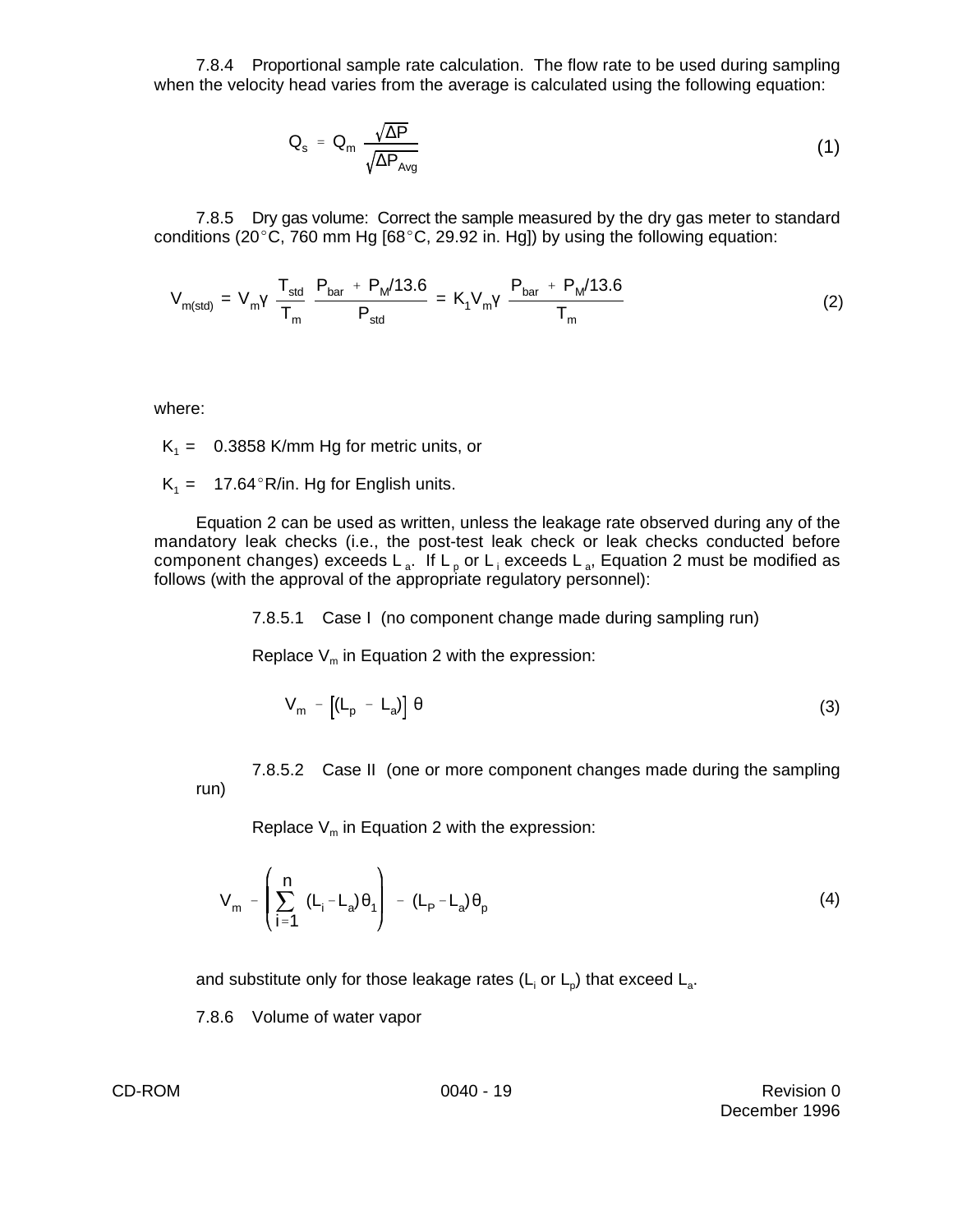$$
V_{w(std)} = V_{lc} \frac{\rho_w}{M_w} \frac{RT_{std}}{P_{std}} = K_2 V_{1c}
$$
 (5)

where:

- $K_2$  = 0.001333 m<sup>3</sup>/mL for metric units, or
- $K_2$  = 0.04707 ft<sup>3</sup>/mL for English units.

## 7.8.7 Moisture content

$$
B_{ws} = \frac{V_{w \text{ (std)}}}{V_{m \text{ (std)}} + V_{w \text{ (std)}}}
$$
(6)

# 7.8.8 Volumetric flow rate equations

7.8.8.1 Static pressure

$$
P_s = P_{Bar} + \left(\frac{P_g}{P_k}\right) \tag{7}
$$

#### 7.8.8.2 Dry molecular weight

$$
M_d = (\% CO_2 \times 0.44) + (\% O_2 \times 0.32) + [(\% CO + \% N_2) \times 0.28]
$$
 (8)

7.8.8.3 Dry mole fraction

$$
M_{\text{fd}} = 1 - B_{\text{ws}} \tag{9}
$$

7.8.8.4 Wet molecular weight

$$
M_s = (M_d \times M_{fd}) + (18 \times B_{ws})
$$
 (10)

7.8.8.5 Flue gas velocity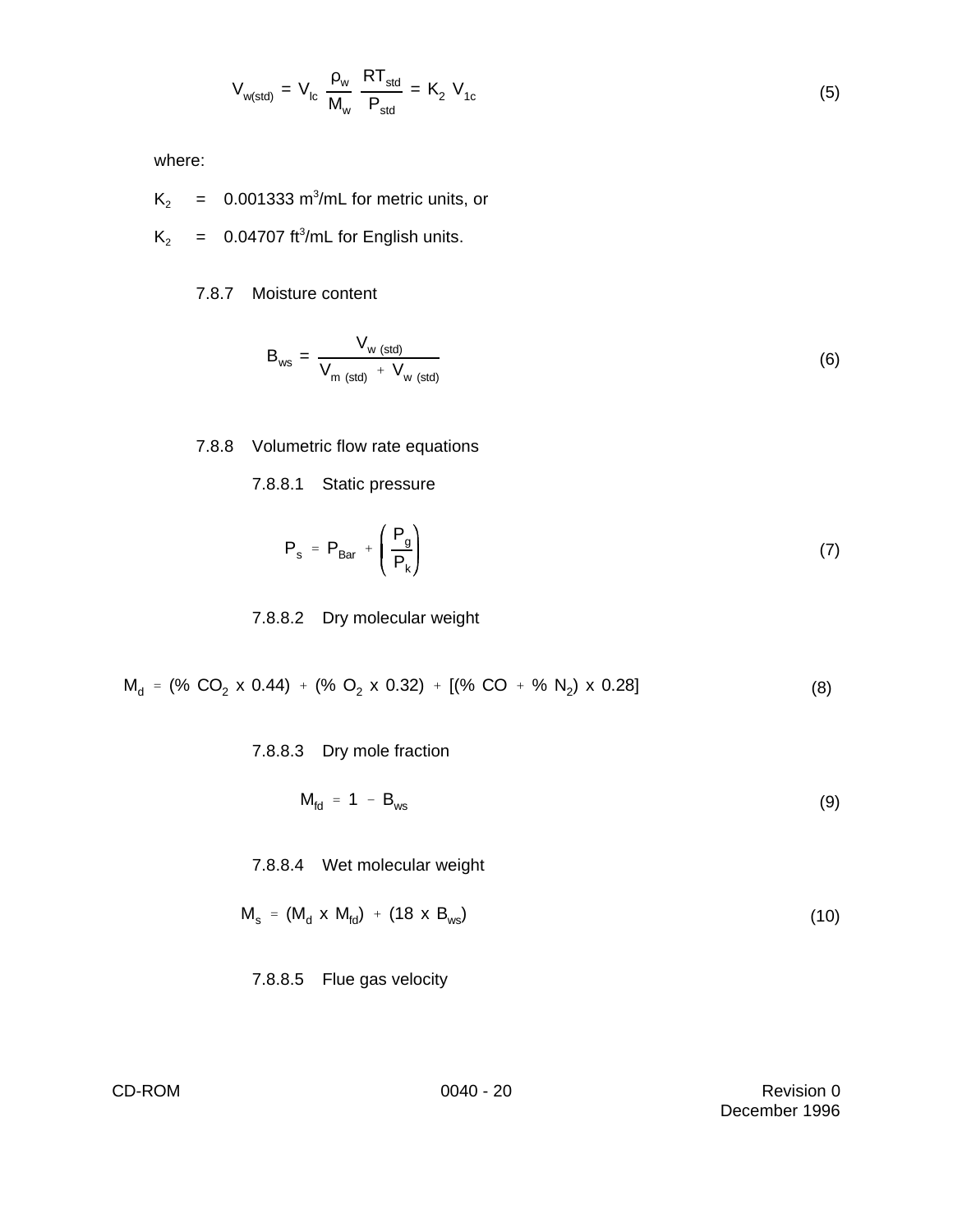$$
V_{s} = k_{p} C_{p} \left(\sqrt{\Delta P}\right)_{avg} \left(\frac{T_{s(avg)}s}{M_{s}P_{s}}\right)^{\frac{1}{2}}
$$
\n(11)

7.8.8.6 Volumetric flow rate

$$
DV_{\text{eff}(std)} = 60 V_s M_{\text{fd}} A \left(\frac{T_{\text{std}}}{T_{\text{s}(avg)}}\right) x \left(\frac{P_s}{P_{\text{std}}}\right)
$$
 (12)

7.8.9 Concentration of a volatile organic compound in the gaseous emissions of a combustion process.

7.8.9.1 Divide the amount of volatile organic compound determined through analysis by the volume of sample introduced into the analytical system to obtain concentration of the volatile organic compound in the bag or the condensate.

$$
C_{\text{vol}} = \frac{A_{\text{vol}}}{V_A} \tag{13}
$$

7.8.9.2 Multiply the concentration of the volatile organic compound (ng/mL) by the sample volume (bag or condensate) to determine the amount of the volatile organic compound in the bag or condensate.

$$
A_{\rm B} = C_{\rm vol} \times V_{\rm B} \tag{14}
$$

or

$$
A_{C} = C_{vol} \times V_{lc}
$$
 (15)

7.8.9.3 Sum the amount of volatile organic compound found in all samples associated with a single train.

$$
A_T = A_B + A_C \tag{16}
$$

The mass of each compound from the A fraction is added to that from the B fraction to obtain a train total before further calculation. If a measurable amount of the compound is found in one fraction, but the amount in the second fraction is below detection limit, the following strategy is recommended, but is subject to being overruled by regulatory authorities. Count the "nondetect" as zero if the detection limit is less than 10% of the total of the detected amount from the other fraction, but in cases where the detection limit in the second fraction is greater than 10% of the amount detected in the first fraction, then report the total as greater than the detected amount but less than the detected amount plus the second fraction detection limit.

7.8.9.4 Divide the total amount found by the volume of stack gas sampled to determine the concentration of the volatile organic compound in the gaseous emissions.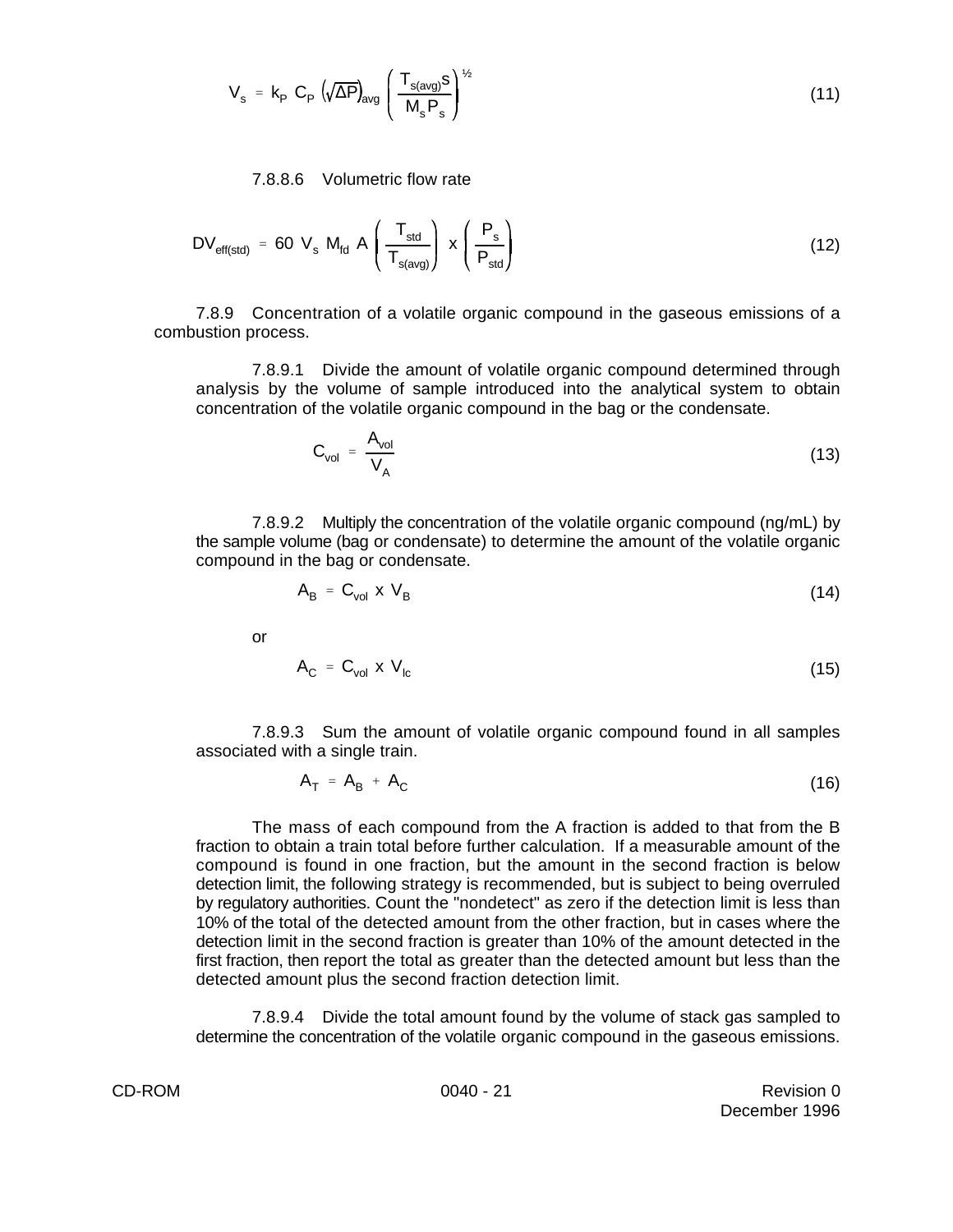$$
\frac{A_T}{V_T} = C_{Emission} \tag{17}
$$

7.8.10 Concentration of the spiking standard in the Tedlar® bag

$$
C_{spike} = \frac{V_{spike} \times C_{stock}}{V_B}
$$
 (18)

7.8.11 Recovery of the spiking standard from the Tedlar® bag sample

% Recovery = 
$$
\frac{C_{\text{vol}}}{C_{\text{spike}}} \times 100
$$
 (19)

#### 8.0 QUALITY CONTROL

#### 8.1 Quality assurance/quality control requirements before sampling

8.1.1 Pitot tube probe - Before sampling, assemble and calibrate the pitot tube probe (described in Sec. 4.2.11) in accordance with Method 2. Leak check above the static stack pressure. The pitot tube assembly must be leak free  $(0.00 \text{ in. H}<sub>2</sub>O \text{ in 1 minute}).$ 

8.1.2 Pressure gauge (manometer) - Calibrate the pressure gauge (described in Sec. 4.2.12) in accordance with Method 2. Leak check the pitot tubes, pressure gauge, and pitot tube lines simultaneously, as a unit, before the velocity traverse.

8.1.3 Thermocouple and temperature read-out device - Calibrate these devices (described in Sec. 4.2.10.6) within 30 days of sampling and in accordance with Method 2. The thermocouple and temperature read out must be accurate to  $\pm$  1°C.

8.1.4 Metering system - Calibrate the dry gas meter contained in the control console in accordance with the procedures outlined in Method 5. Calibrate the meter at a flow rate appropriate for the sampling rate used during the test.

8.1.5 Probe heater - Calibrate the probe heater before sample collection following procedures outlined in Method 5.

8.1.6 Barometer - Record the barometric pressure at the test site before each test. Alternatively, obtain the barometric pressure from a local weather service and correct it to the altitude of the test site if the reporting center is at a different altitude.

8.2 Blanks and field spikes

Field, trip and laboratory blanks, contamination checks and field spiked samples are required to monitor the performance of the sampling method and to provide the required information to take corrective action if problems are observed in the laboratory operations or in field sampling activities.

8.2.1 Field blanks - Take at least one field blank sample daily and per source. Collect high purity air or N<sub>2</sub> (99.998%) from a compressed gas cylinder in the same manner as source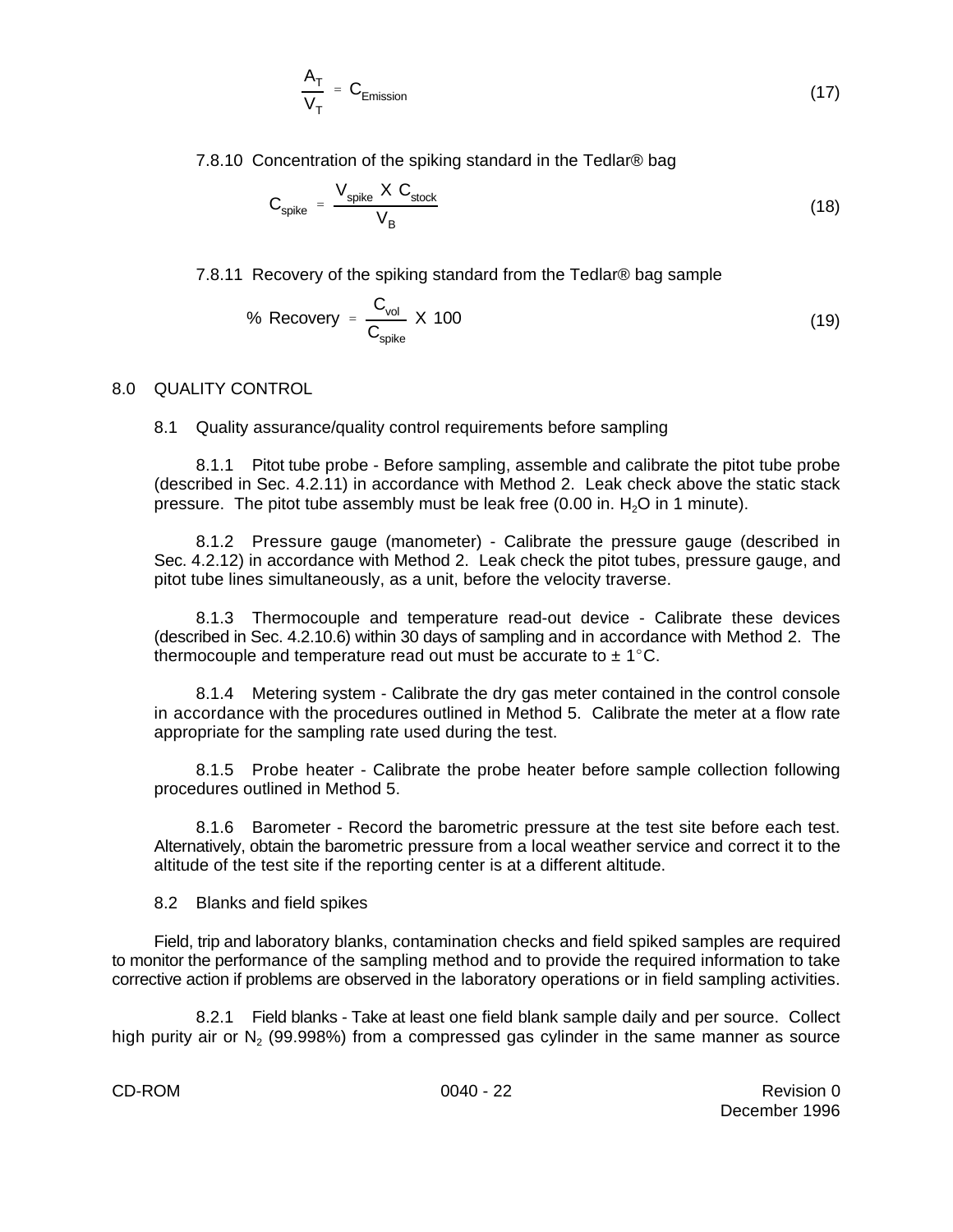emissions. Draw the air or nitrogen gas through the sampling system and into the bag. Field blank samples shall consist of the condensate and a bag sample. Transport and analyze this blank sample along with the stack gas samples. When the field blank values are greater than 20% of the stack values, flag the data. Report the field blank values with the stack gas results. A condensate blank is prepared by filling a vial with HPLC-grade water. The condensate blank is transported and analyzed with the stack gas condensate samples. When the field condensate blank values are greater than 20% of the stack values, flag the data.

8.2.2 Trip blanks - Take at least two Tedlar® bags labeled "trip blanks" and filled with an inert gas to the sampling site. These bags will be treated like any other samples except that they will not be opened during storage at the site. These bags will be subsequently analyzed to monitor potential contamination which may occur during storage and shipment.

8.2.3 Laboratory blanks - Leave two Tedlar® bags labeled "laboratory blanks" in the laboratory using the method of storage that is used for the field samples. If the field and trip blanks contain high concentrations of contaminants (i.e., greater than five times the detection limit of particular analyte), the laboratory blank shall be analyzed to identify the source of contamination.

8.2.4 Tedlar® bag contamination checks - The use of new bags for each test series is recommended. All bags must be cleaned and checked for contamination before being used for sampling (Sec. 6.1.3).

8.2.5 Field spike samples - Take at least one field spike per 10 field samples, or a minimum of one field spike per test. Spike the chosen bag sample with a known mixture (gaseous or liquid) of isotopically labeled analogs of all the target pollutants using either gaseous or liquid injection into the bag. Transport and analyze the spiked sample with the stack gas samples. Report the spike sample recoveries with the source test results. The compound recoveries in the spiked sample must be 80 - 120%. Use Equation 19 in Sec. 7.8.11 to calculate spiking compound recovery.

The spiking concentration should be at least twice the concentration anticipated in the emissions matrix. Use Equation 18 in Sec. 7.8.10 to calculate the spiking concentration. The syringe volume for the gaseous injection should not exceed 200 mL to minimize leakage through the septum after injection. For liquid injections, the volume injected must not exceed 1 mL to ensure complete volatilization. The final volume of the spiked gas must not exceed 1% of the total sample volume. Use the ideal gas equation to calculate the volume of gas generated by a liquid injection into the bag.

8.2.5.1 Obtain spiking stock that is sufficiently concentrated to spike a Tedlar® sample without exceeding the 1% volume limit. Select appropriate analytes, analyte homologs, or isotopically labeled analogs in cylinders or SUMMA® canisters for gaseous injections or neat liquids or methanol solutions for liquid injections.

8.2.5.2 Install an injection port that consists of a Swagelok® tee fitting with a septum in the sample line just before the 1/4-in. Quick connector on the Tedlar® bag (Figure 1). Locate this port as close to the bag as possible to minimize wall effects. Use a new septum for each sampling run that involves spiking.

8.2.5.3 Perform a leak test as described in Sec. 7.3 with the injection port in line.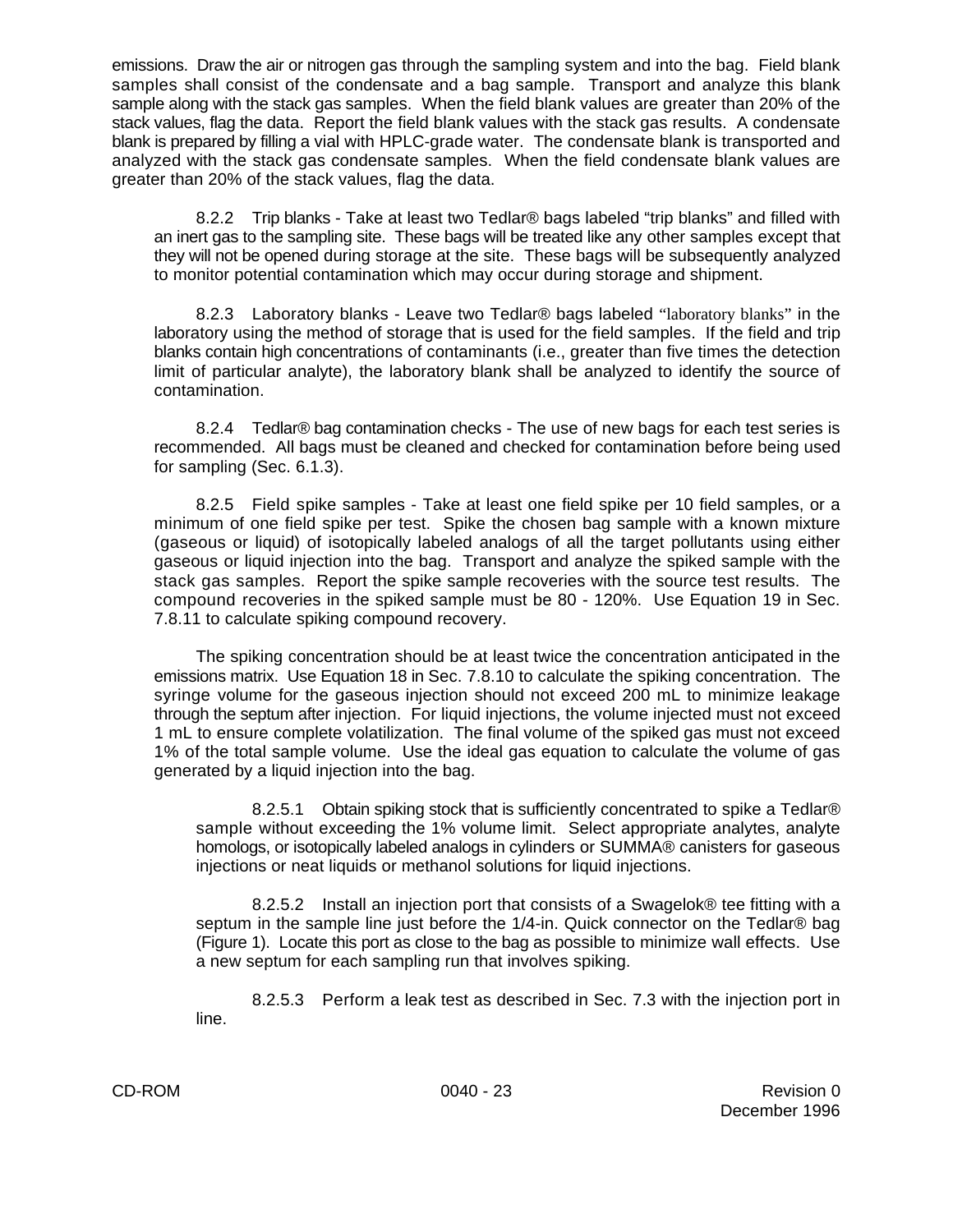8.2.5.4 Start sampling the stack as described in Secs. 7.4 and 7.5.

8.2.5.5 In preparation for injection, clean the syringe by flushing three times with an inert gas (high purity N<sub>2</sub>, 99.998%) for gaseous injections, or with methanol for liquid injections. Then flush the syringe three times with the gaseous or liquid spiking standard.

8.2.5.6 After half an hour of sample collection, take up the desired volume of the spiking standard into the syringe (for gases, allow the standard to equilibrate to atmospheric pressure) and inject it through the septum into the bag without interrupting the sampling procedure. All apparatus upstream of the bag should be under slight negative pressure.

8.3 An EPA performance audit shall be completed during a trial burn as a check on the entire Tedlar® bag sampling system. The audit results should agree within 50% to 150% of the expected value for each specific compound of interest. This audit consists of collecting a gas sample containing one or more volatile organic compounds in the Tedlar® bag sampling system from an EPA audit gas cylinder. Collection of the audit sample in the Tedlar® bag sampling system may be conducted either in the laboratory or at the field test site. Analysis of the Tedlar® bag audit sample must be by the same person, at the same time, and with the same analytical procedure as used for the regular Tedlar® bag samples from the field test.

8.4 Evaluation of analytical procedures for a selected series of compounds shall include the sample preparation procedures and each associated analytical determination. Challenge the analytical procedures by spiking the test compounds at appropriate levels carried through the procedures.

8.5 Determine the overall method detection limits (lower and upper) on a compound-bycompound basis according to the 40 CFR Part 136b for the determination of the detection limit. Different compounds may exhibit different collection efficiencies as well as instrumental minimum detection limit.

8.6 During the sampling planning stage, determine whether each compound on the analyte list has been validated for this method at a similar source. For all compounds which have not, either plan to determine the method precision and bias by dynamic spiking ahead of the filter in accordance with Method 301 (Reference 6) or present a justification for not running Method 301 to appropriate regulatory personnel. The justification may be based on previous validation of one or more compounds very similar to those in question, or on other technical issues as appropriate.

## 9.0 METHOD PERFORMANCE

Method evaluation data are available from testing at a coal-fired power plant (Reference 10). Compounds which met method validation criteria are shown in Sec. 1; compounds which were tested and failed to meet method validation criteria are also shown in Sec. 1.

#### 10.0 REFERENCES

1. Howe, G.B., B.A. Pate, and R.K.M. Jayanty, "Stability of Volatile Principal Organic Hazardous Constituents (POHCs) in Tedlar® Bags", Research Triangle Institute Report to the EPA, Contract No. 68-02-4550, 1991.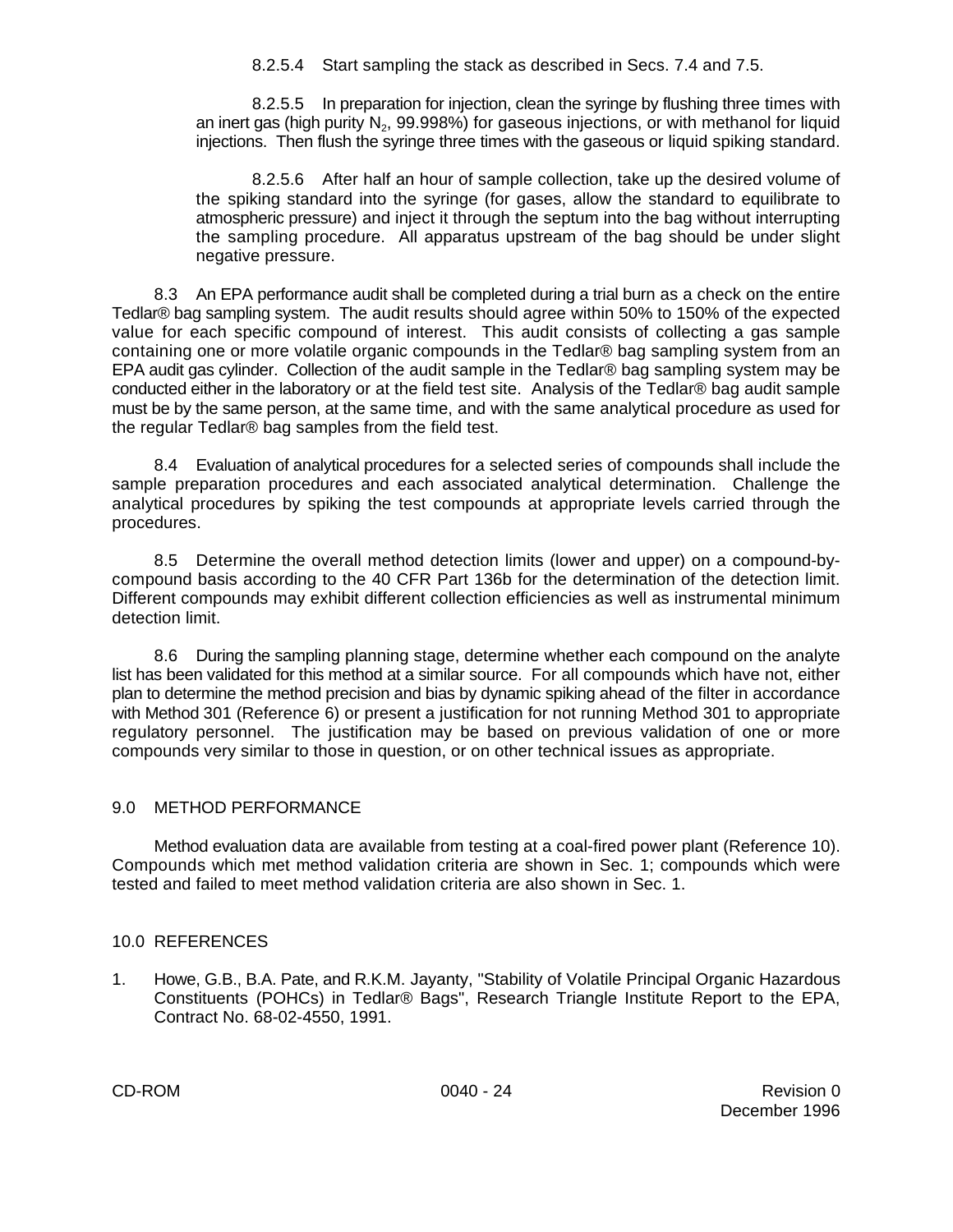- 2. Andino, J.M., and J.W. Butler, "A Study of the Stability of Methanol-Fueled Vehicle Emissions in Tedlar® Bags", *Environ. Sci. Technol.* 1991, 25(9), 1644-1646.
- 3. Posner, J.C., and W.J. Woodfin, "Sampling with Gas Bags I: Loses of Analyte with Time", Appendix L Industrial Hygiene, 1986, (4), 163-168.
- 4. Seila, R.L., W.A. Lonneman, and S.A. Meeks, "Evaluation of Polyvinyl Fluoride as a Container Material for Air Pollution Samples", J. Environ. Sci. Health., 1976, 2, 121-130.
- 5. U.S. Environmental Protection Agency, Hazardous Waste Incineration Measurement Guidance Manual, Volume III of the Hazardous Waste Incineration Guidance Series, EPA/625/6-89/021.
- 6. U.S. Environmental Protection Agency, Method 301, "Protocol for the Field Validation of Emission Concentrations from Stationary Sources", EPA 450/4-90-015, February 1991.
- 7. 40 CFR Part 136, Appendix B, "Definition and Procedure for the Determination of the Method Detection Limit".
- 8. Kanniganti, R., Moreno, R.L., and J.T. Bursey, Radian Corporation, Research Triangle Park, North Carolina, "Method 0040: Sampling of Principal Organic Hazardous Constituents from Combustion Sources Using Tedlar® Bags", EPA Contract No. 68-D1-0010.
- 9. 40 CFR Part 60, Appendix A, Methods 1, 2, 3, 4, 5, 18 and 25.
- 10. U. S. Environmental Protection Agency, Contract No. 68-D4-0022, Work Assignment 34 to Eastern Research Group, Incorporated, "Field Evaluation of EPA Method 0040 (Volatiles Using Bags) at a Coal-Fired Power Plant," September 30, 1996.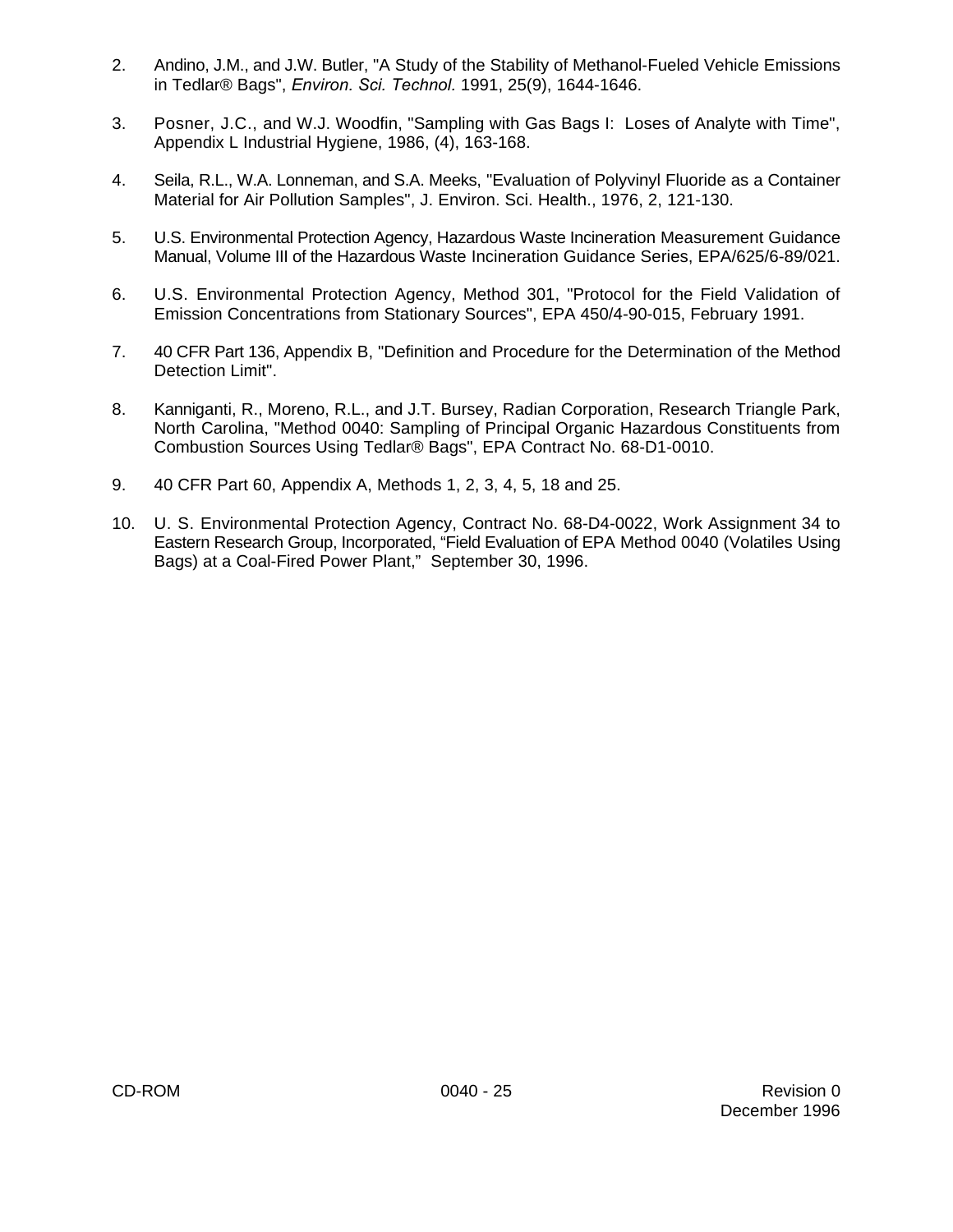## TABLE 1

| Compound                              | <b>CAS No.</b> | <b>Boiling</b><br><b>Point</b><br>$(^{\circ}C)$ | <b>Condensation</b><br><b>Point</b><br>at 20°C (%) | <b>Estimated</b><br><b>Instrument</b><br><b>Detection</b><br><b>Limit<sup>a</sup></b><br>(ppm) |
|---------------------------------------|----------------|-------------------------------------------------|----------------------------------------------------|------------------------------------------------------------------------------------------------|
| Dichlorodifluoromethane               | $75 - 71 - 8$  | $-30$                                           | Gas                                                | 0.20                                                                                           |
| Vinyl chloride                        | 75-01-4        | $-19$                                           | Gas                                                | 0.11                                                                                           |
| 1,3-Butadiene                         | 106-99-0       | $-4$                                            | Gas                                                | 0.90                                                                                           |
| 1,2-Dichlor-1,1,2,2-tetrafluoroethane | 76-14-2        | $\overline{4}$                                  | Gas                                                | 0.14                                                                                           |
| Methyl bromide                        | 74-83-9        | $\overline{4}$                                  | Gas                                                | 0.14                                                                                           |
| Trichlorofluoromethane                | 353-54-8       | 24                                              | 88                                                 | 0.18                                                                                           |
| 1,1-Dichloroethene                    | 75354          | 31                                              | 22                                                 | 0.07                                                                                           |
| Methylene chloride                    | 75-09-2        | 40                                              | 44                                                 | 0.05                                                                                           |
| 1,1,2-Trichlorotrifluoroethane        | 76-13-1        | 48                                              | 37                                                 | 0.13                                                                                           |
| Chloroform                            | 67-66-3        | 61                                              | 21                                                 | 0.04                                                                                           |
| 1,1,1-Trichloroethane                 | $71 - 55 - 6$  | 75                                              | 13                                                 | 0.03                                                                                           |
| Carbon tetrachloride                  | 56-23-5        | 77                                              | 11                                                 | 0.03                                                                                           |
| <b>Benzene</b>                        | $71-43-2$      | 80                                              | 10                                                 | 0.16                                                                                           |
| Trichloroethene                       | 79-01-6        | 87                                              | 8                                                  | 0.04                                                                                           |
| 1,2-Dichloropropane                   | 78-87-5        | 96                                              | 5                                                  | 0.05                                                                                           |
| Toluene                               | 108-88-3       | 111                                             | 3                                                  | 0.08                                                                                           |
| Tetrachloroethylene                   | 127-18-4       | 121                                             | $\overline{2}$                                     | 0.03                                                                                           |

# COMPOUNDS FOR WHICH APPLICABILITY OF THE METHOD HAS BEEN DEMONSTRATED

<sup>a</sup>Since this value represents a direct injection (no concentration) from the Tedlar® bag, these values are directly applicable as stack detection limits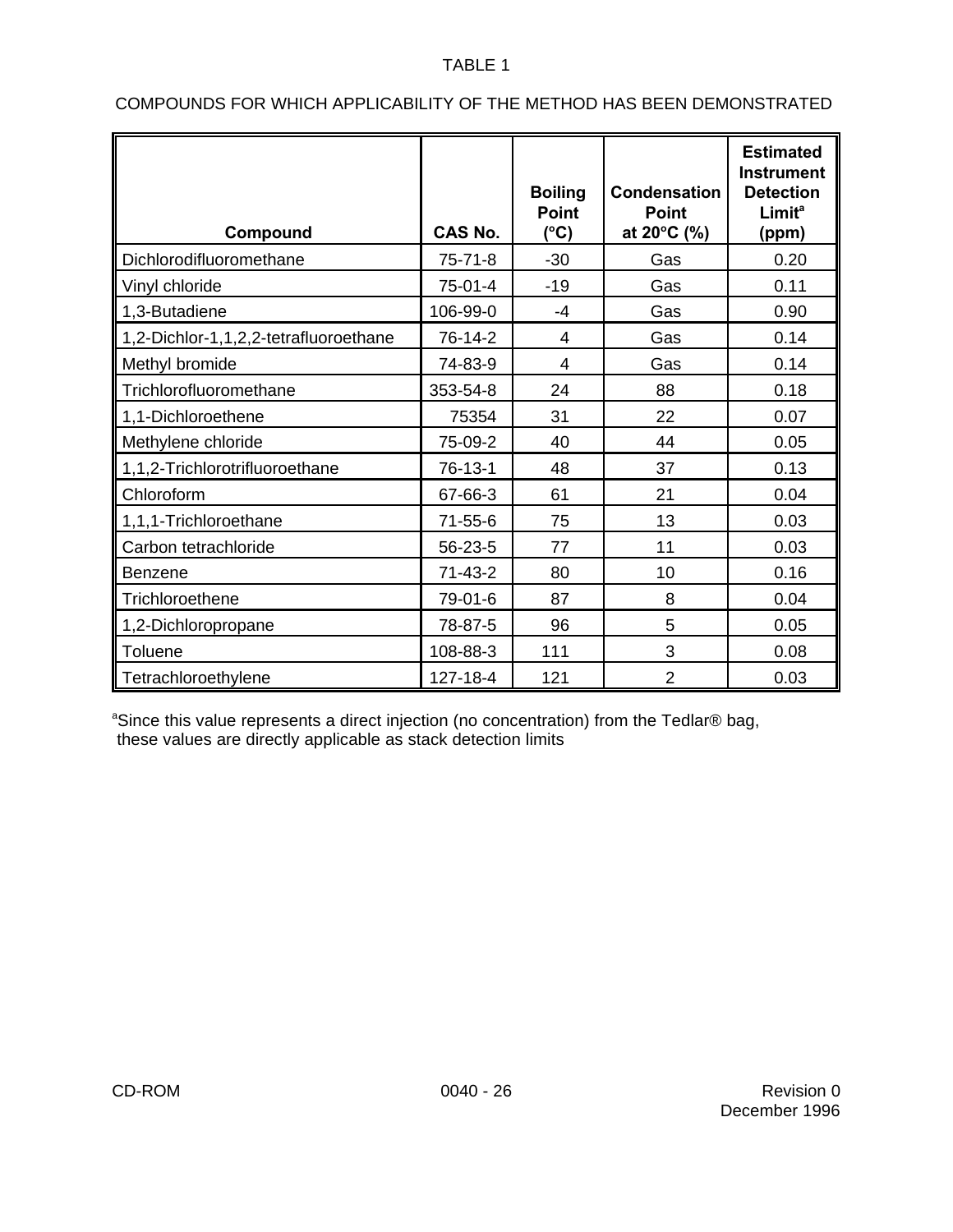# TABLE 2

## PROBLEMS THAT CAN INVALIDATE TEDLAR® BAG SAMPLING DATA AND SUGGESTED REMEDIES

|    | <b>Problem</b>                                                            | <b>Remedy</b><br>Sample below the condensation point of the<br>analytes; lower the temperature in the                                                                                                                                                                                |  |  |  |
|----|---------------------------------------------------------------------------|--------------------------------------------------------------------------------------------------------------------------------------------------------------------------------------------------------------------------------------------------------------------------------------|--|--|--|
| 1. | Condensation of the gases or water<br>vapor in the bag                    | condensate trap.                                                                                                                                                                                                                                                                     |  |  |  |
| 2. | Leaks developing in the bag during<br>testing, transport, and/or analysis | Use double sealed bags; perform additional<br>sampling runs; protect the bags from sharp<br>objects by sampling and shipping in rigid,<br>opaque containers; ship the bags in the<br>same containers used during sampling.                                                           |  |  |  |
| 3. | Hydrocarbon contamination                                                 | Minimize exposure of the bag to heat and<br>direct light, by sampling and shipping in rigid,<br>opaque containers; purge the bags with<br>ultrapure $N_2$ in the laboratory and establish<br>through analysis that the hydrocarbon levels<br>are acceptable; use the bags only once. |  |  |  |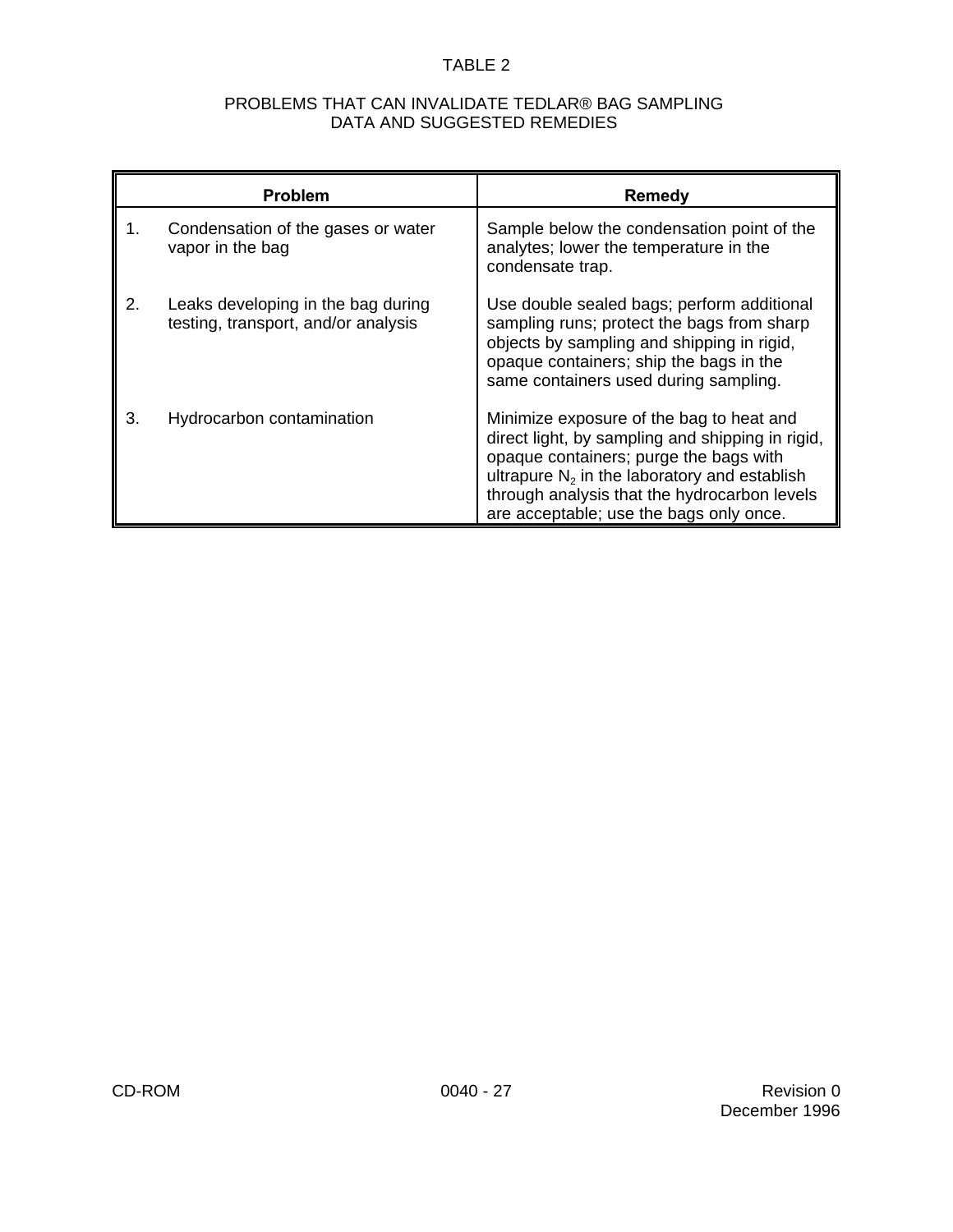## FIGURE 1 SCHEMATIC OF THE METHOD 0040 SAMPLING TRAIN

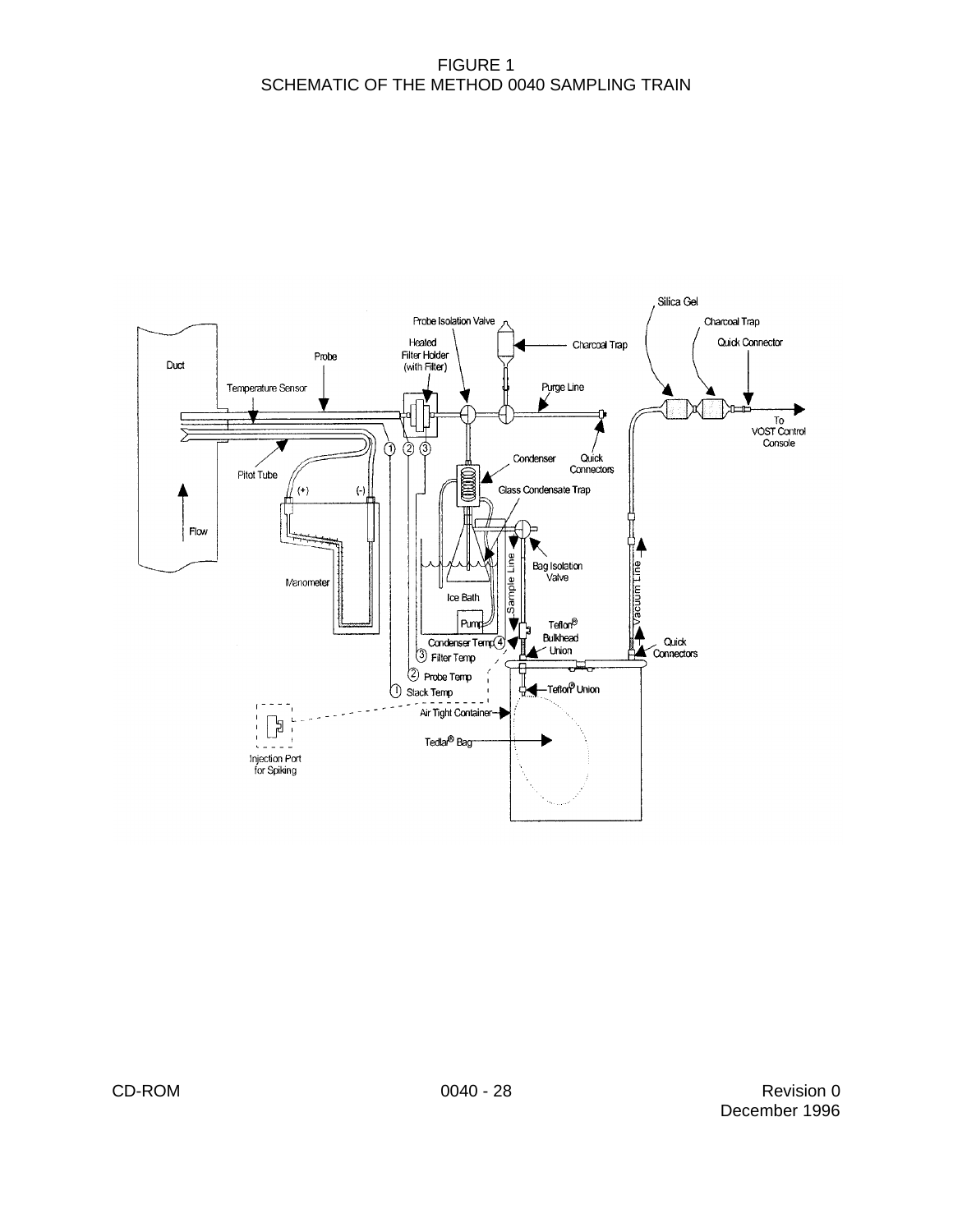## FIGURE 2 ISOLATION VALVE DESIGN

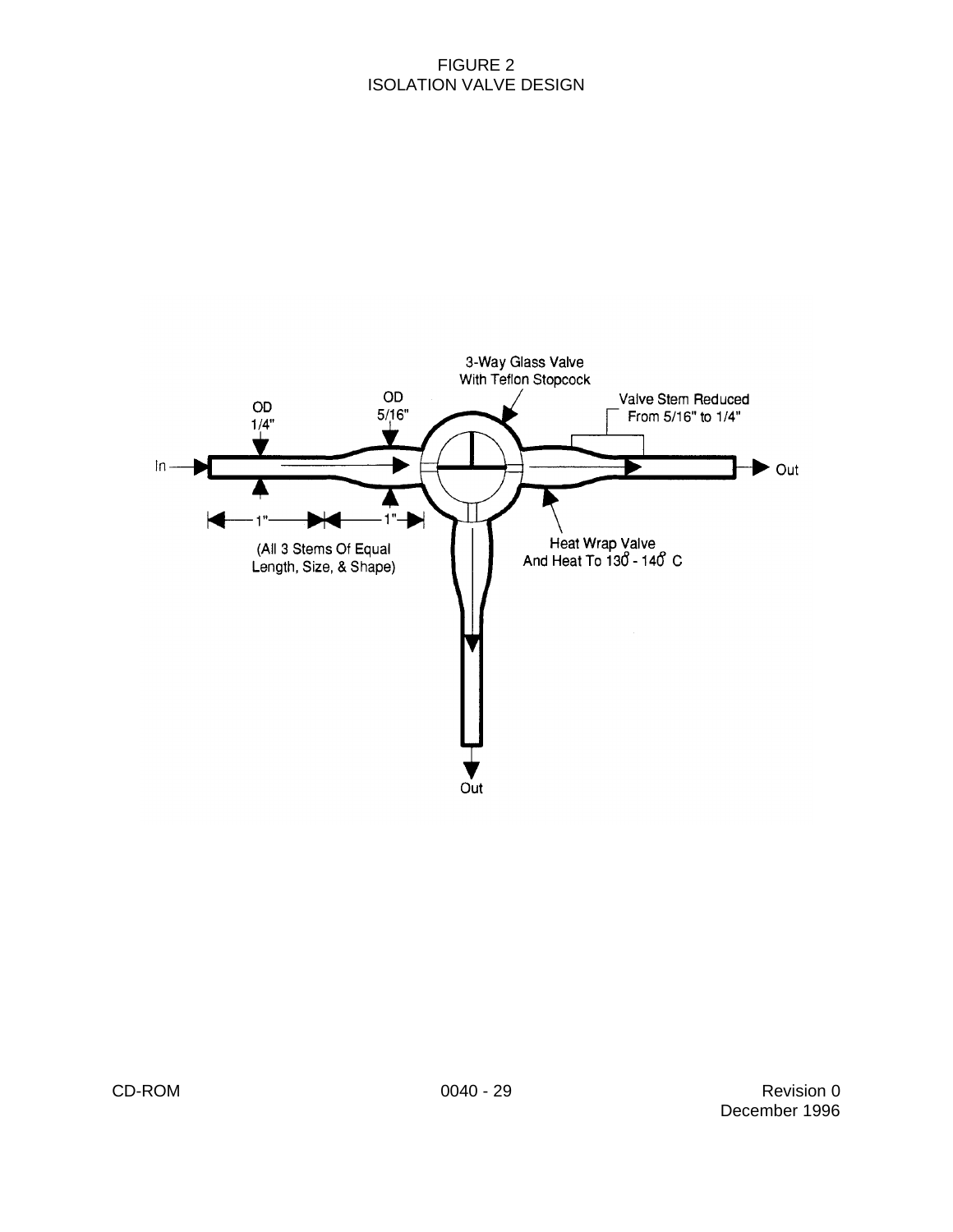## FIGURE 3 VALVE OPERATION





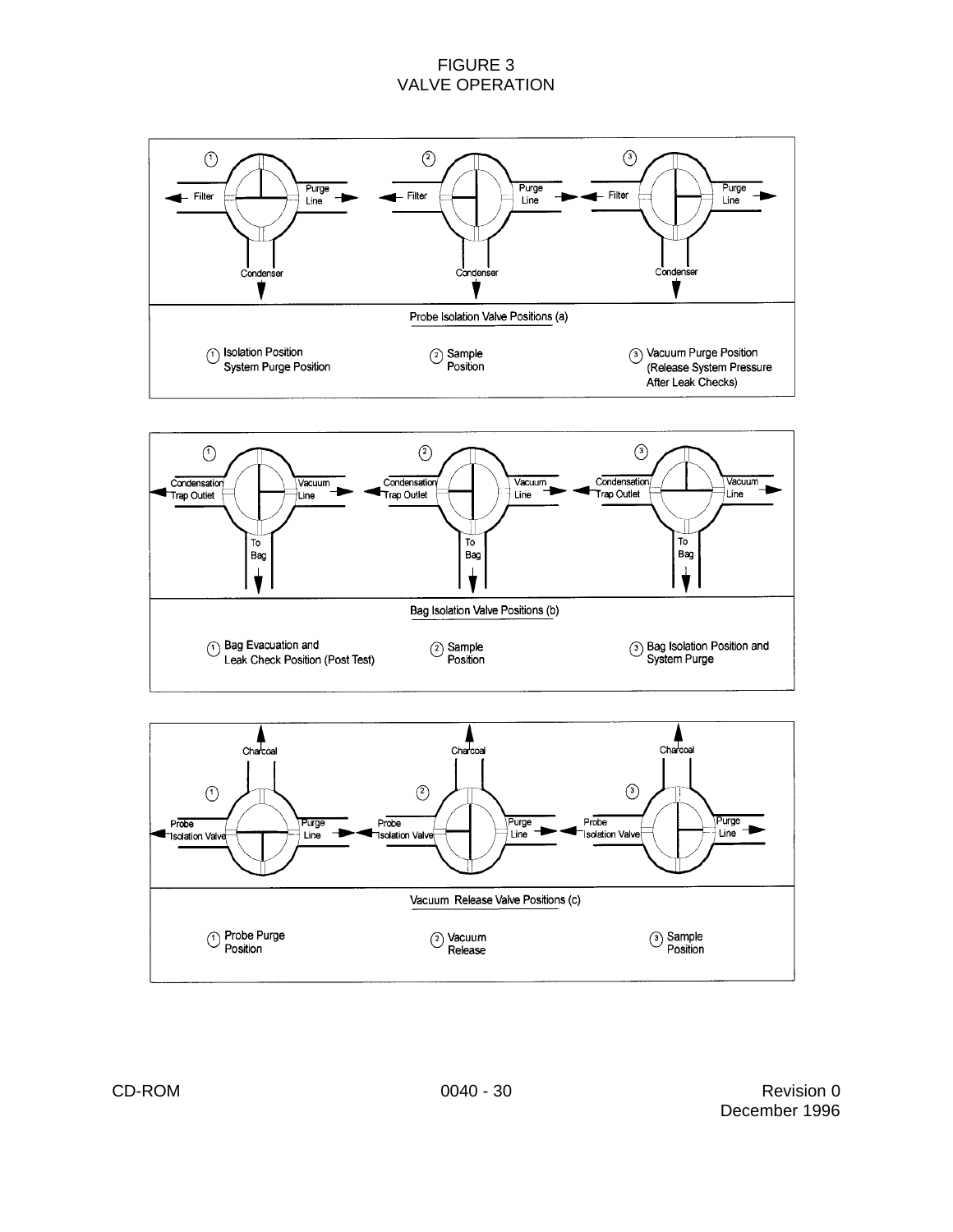## FIGURE 4 DIAGRAM OF CONTROL CONSOLE



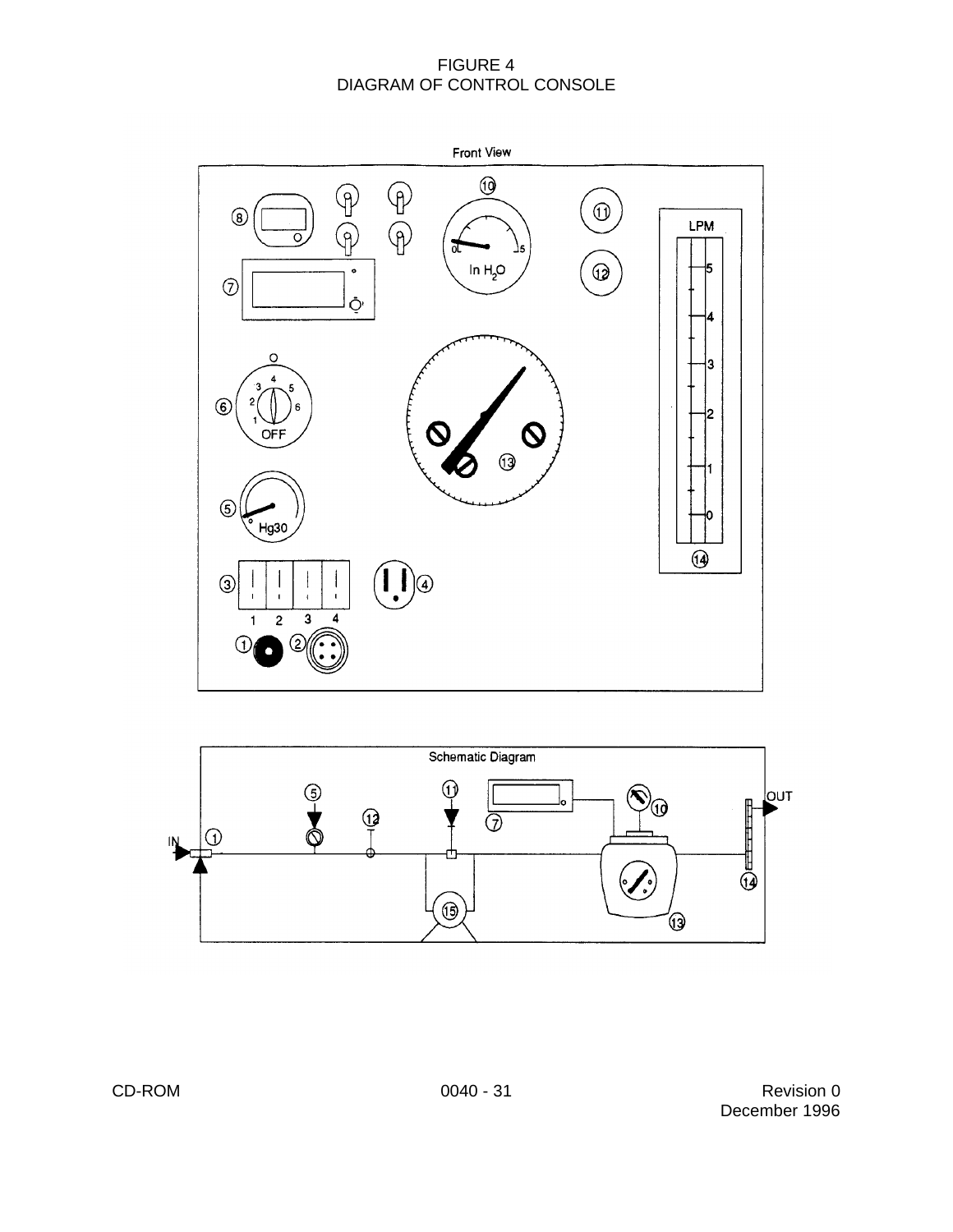## FIGURE 4 (Continued) CONTROL CONSOLE COMPONENTS

- 1. 1/4 in. S.S. Quick Connect Vacuum line inlet from sample train (to bag container).
- 2. Amphenol Receptacle provides power through umbilical to probe heat & water pump.
- 3. Thermocouple Receptacles 4 thermocouple inlets for:
	- 1. Stack Temperature
	- 2. Probe Temperature
	- 3. Condenser Temperature
	- 4. Ambient Temperature
- 4. 110 VAC Receptacle auxiliary power for isolation valve heat.
- 5. Vacuum Gauge 0-30 in. Hg.
- 6. Heat Controller
- 7. Digital Thermocouple Read Out 10 channel (displays temperature readings during sampling)
	- (1-4 remote as listed above)
	- (5 dry gas meter temperature)<br>- (6-10 spares)
		- $(6-10$  spares)
- 8. Timer (optional)
- 9. Power Switches control (on/off)
	- 1. Main power with separate switches for each.
	- 2. Sample pump
	- 3. Water pump
	- 4. Timer
- 10. Meter pressure Gauge (inches water column)
- 11. Fine Adjustment (Bypass) Valve
- 12. Coarse Adjustment (on/off) Valve
- 13. Dry Gas Meter
- 14. Rotometer (Flow Meter)
- 15. Pump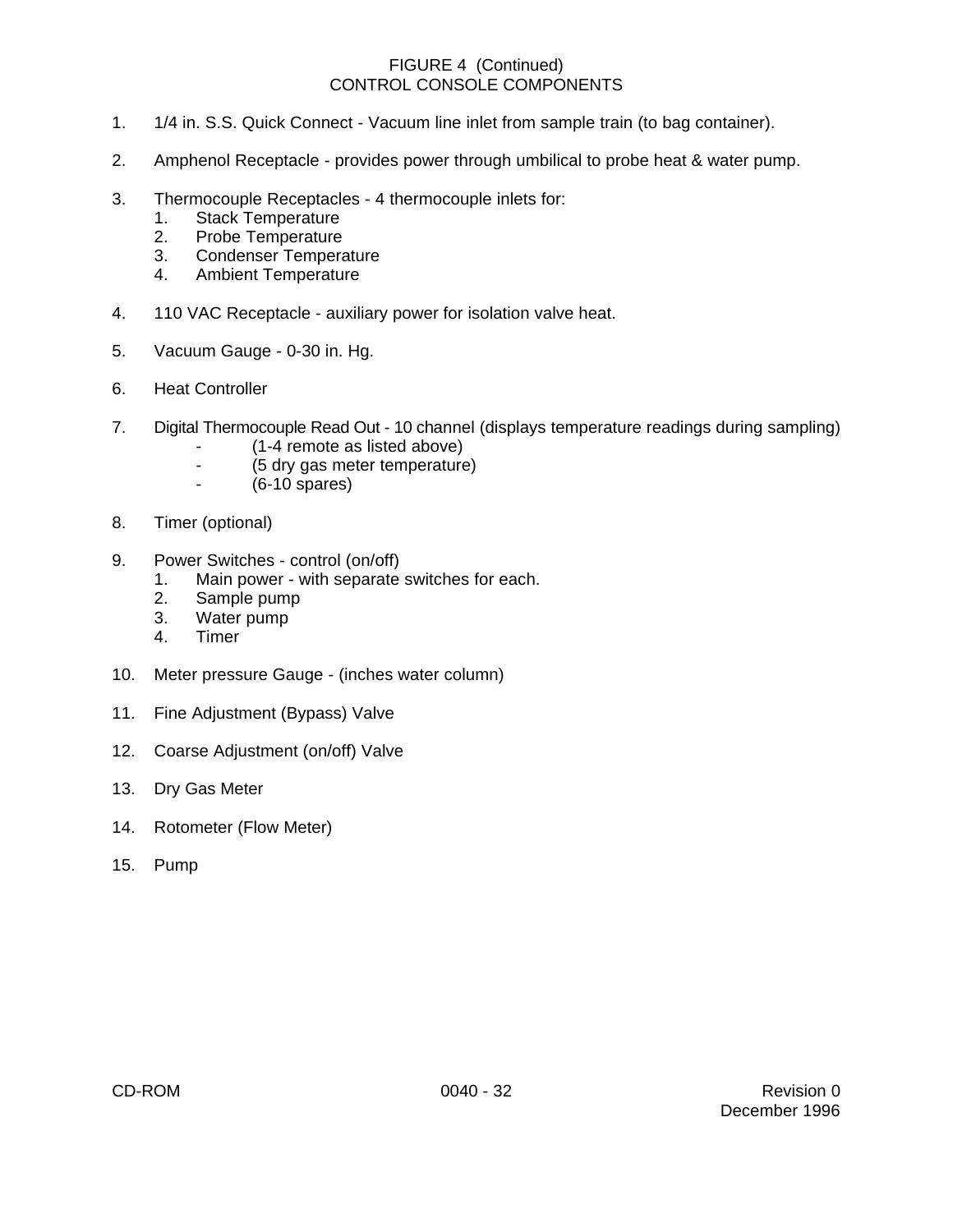## FIGURE 5 PRETEST SURVEY DATA FORM

| 1.  |                    | Name of Company                                                                                                                                                                                                                      |  |  |                                                                                                                  |          |  |  |  |
|-----|--------------------|--------------------------------------------------------------------------------------------------------------------------------------------------------------------------------------------------------------------------------------|--|--|------------------------------------------------------------------------------------------------------------------|----------|--|--|--|
|     | <b>Address</b>     |                                                                                                                                                                                                                                      |  |  |                                                                                                                  |          |  |  |  |
|     |                    |                                                                                                                                                                                                                                      |  |  |                                                                                                                  |          |  |  |  |
|     |                    |                                                                                                                                                                                                                                      |  |  |                                                                                                                  |          |  |  |  |
|     | Contacts           |                                                                                                                                                                                                                                      |  |  |                                                                                                                  |          |  |  |  |
|     |                    | <b>Phone Numbers</b>                                                                                                                                                                                                                 |  |  | and the control of the control of the control of the control of the control of the control of the control of the |          |  |  |  |
|     |                    |                                                                                                                                                                                                                                      |  |  |                                                                                                                  |          |  |  |  |
|     |                    |                                                                                                                                                                                                                                      |  |  |                                                                                                                  |          |  |  |  |
| ΙΙ. |                    | Process description <b>example and the contract of the contract of the contract of the contract of the contract of the contract of the contract of the contract of the contract of the contract of the contract of the contract </b> |  |  |                                                                                                                  |          |  |  |  |
|     |                    | Raw Material Law Material Communication of the Communication of the Communication of the Communication of the Communication of the Communication of the Communication of the Communication of the Communication of the Communi       |  |  |                                                                                                                  |          |  |  |  |
|     |                    |                                                                                                                                                                                                                                      |  |  |                                                                                                                  |          |  |  |  |
|     |                    | Operating cycle                                                                                                                                                                                                                      |  |  |                                                                                                                  |          |  |  |  |
|     |                    | Check: Batch ________Continuous ________                                                                                                                                                                                             |  |  |                                                                                                                  |          |  |  |  |
|     |                    |                                                                                                                                                                                                                                      |  |  |                                                                                                                  |          |  |  |  |
|     |                    | Best time to test <u>example and the set of the set of the set of the set of the set of the set of the set of the set of the set of the set of the set of the set of the set of the set of the set of the set of the set of the </u> |  |  |                                                                                                                  |          |  |  |  |
|     | III. Sampling site |                                                                                                                                                                                                                                      |  |  |                                                                                                                  |          |  |  |  |
|     |                    | A. Description                                                                                                                                                                                                                       |  |  |                                                                                                                  |          |  |  |  |
|     |                    |                                                                                                                                                                                                                                      |  |  |                                                                                                                  |          |  |  |  |
|     |                    |                                                                                                                                                                                                                                      |  |  |                                                                                                                  |          |  |  |  |
|     |                    |                                                                                                                                                                                                                                      |  |  |                                                                                                                  |          |  |  |  |
|     |                    | Wall thickness <b>Container and Container and Container</b> and Container and Container and Container and Container                                                                                                                  |  |  |                                                                                                                  | inches   |  |  |  |
|     |                    |                                                                                                                                                                                                                                      |  |  |                                                                                                                  | diameter |  |  |  |
|     |                    |                                                                                                                                                                                                                                      |  |  |                                                                                                                  | diameter |  |  |  |
|     |                    |                                                                                                                                                                                                                                      |  |  |                                                                                                                  |          |  |  |  |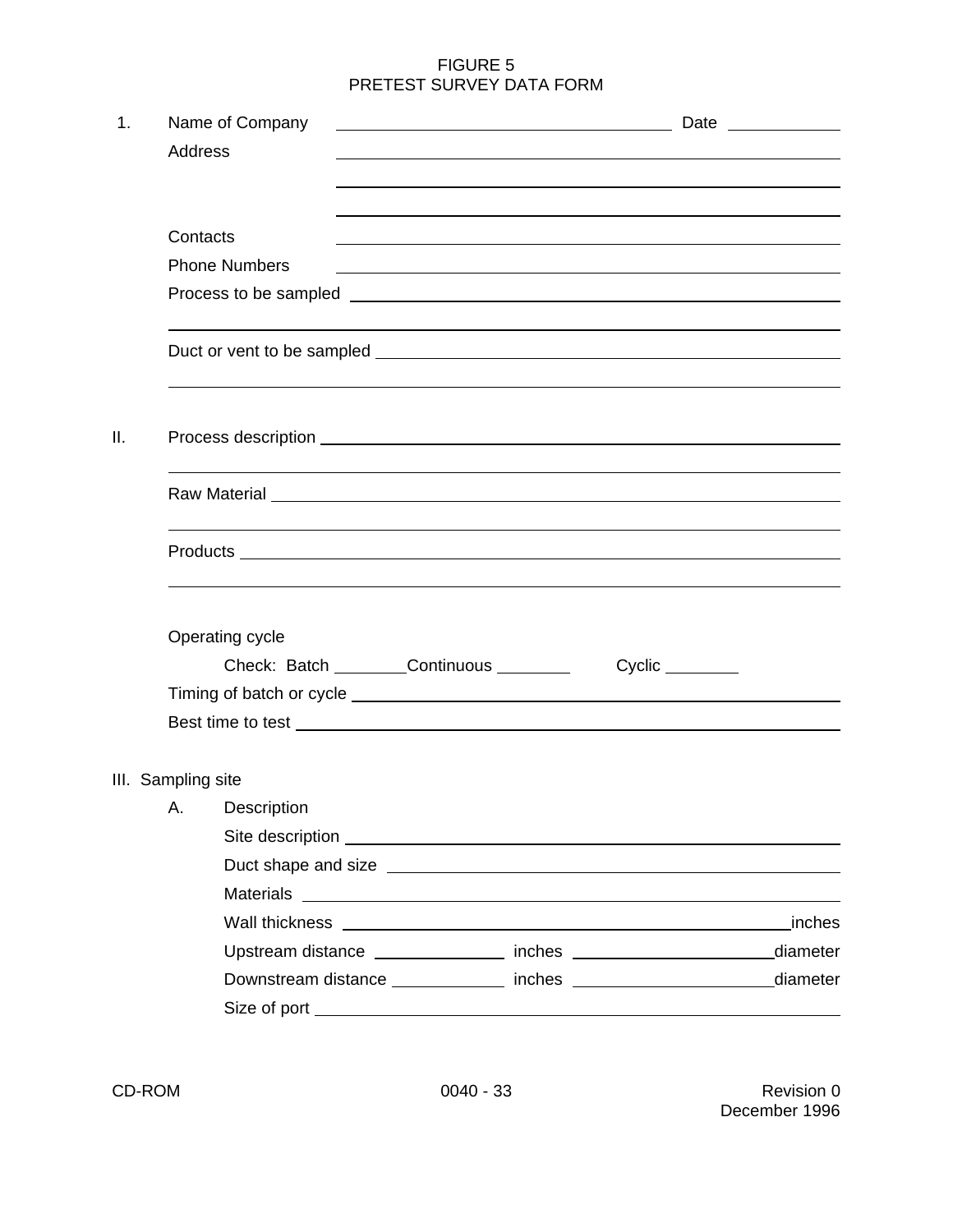|           | Temperature _______________ °C                  |                                                                                                                        | Data Source                | <u> The Community of the Community of the Community of the Community of the Community of the Community of the Community of the Community of the Community of the Community of the Community of the Community of the Community of</u> |
|-----------|-------------------------------------------------|------------------------------------------------------------------------------------------------------------------------|----------------------------|--------------------------------------------------------------------------------------------------------------------------------------------------------------------------------------------------------------------------------------|
|           | Velocity ___________                            |                                                                                                                        | Data Source                |                                                                                                                                                                                                                                      |
|           | Static pressure _______ inches H <sub>2</sub> O |                                                                                                                        |                            | Data Source ____________                                                                                                                                                                                                             |
|           | Moisture content _________%                     |                                                                                                                        | Data Source                |                                                                                                                                                                                                                                      |
|           | Particulate content ________                    |                                                                                                                        | Data Source                | <u> 1980 - Jan Stein Stein Stein Stein Stein Stein Stein Stein Stein Stein Stein Stein Stein Stein Stein Stein S</u>                                                                                                                 |
|           | Gaseous components                              |                                                                                                                        |                            |                                                                                                                                                                                                                                      |
|           | $N_2$<br>$\sim$ %                               |                                                                                                                        |                            | Hydrocarbons ______________ ppm                                                                                                                                                                                                      |
|           | $\sim$ $\frac{\%}{\%}$<br>O <sub>2</sub>        |                                                                                                                        |                            |                                                                                                                                                                                                                                      |
|           | CO<br>_____________%                            |                                                                                                                        |                            | ______________ ___________________ ppm                                                                                                                                                                                               |
|           | CO <sub>2</sub><br>$\sim$ $\frac{\%}{\%}$       |                                                                                                                        |                            |                                                                                                                                                                                                                                      |
|           | SO <sub>2</sub><br>$\frac{1}{\sqrt{2}}$ %       |                                                                                                                        |                            | ________________ __________________ ppm                                                                                                                                                                                              |
|           | Hydrocarbon components                          |                                                                                                                        |                            |                                                                                                                                                                                                                                      |
|           |                                                 |                                                                                                                        |                            |                                                                                                                                                                                                                                      |
|           |                                                 |                                                                                                                        | ______________________ ppm |                                                                                                                                                                                                                                      |
|           |                                                 |                                                                                                                        | ______________________ ppm |                                                                                                                                                                                                                                      |
|           |                                                 |                                                                                                                        |                            |                                                                                                                                                                                                                                      |
|           |                                                 |                                                                                                                        |                            |                                                                                                                                                                                                                                      |
|           |                                                 |                                                                                                                        |                            |                                                                                                                                                                                                                                      |
|           |                                                 |                                                                                                                        |                            |                                                                                                                                                                                                                                      |
| <b>B.</b> | Sampling considerations                         |                                                                                                                        |                            |                                                                                                                                                                                                                                      |
|           |                                                 |                                                                                                                        |                            |                                                                                                                                                                                                                                      |
|           |                                                 |                                                                                                                        |                            |                                                                                                                                                                                                                                      |
|           |                                                 |                                                                                                                        |                            |                                                                                                                                                                                                                                      |
|           |                                                 |                                                                                                                        |                            |                                                                                                                                                                                                                                      |
|           | Security agreements                             | <u> 1989 - Johann Stein, fransk kampens og det forskellige og det forskellige og det forskellige og det forskellig</u> |                            |                                                                                                                                                                                                                                      |
|           |                                                 |                                                                                                                        |                            |                                                                                                                                                                                                                                      |

Site diagrams (Attach additional sheets if required).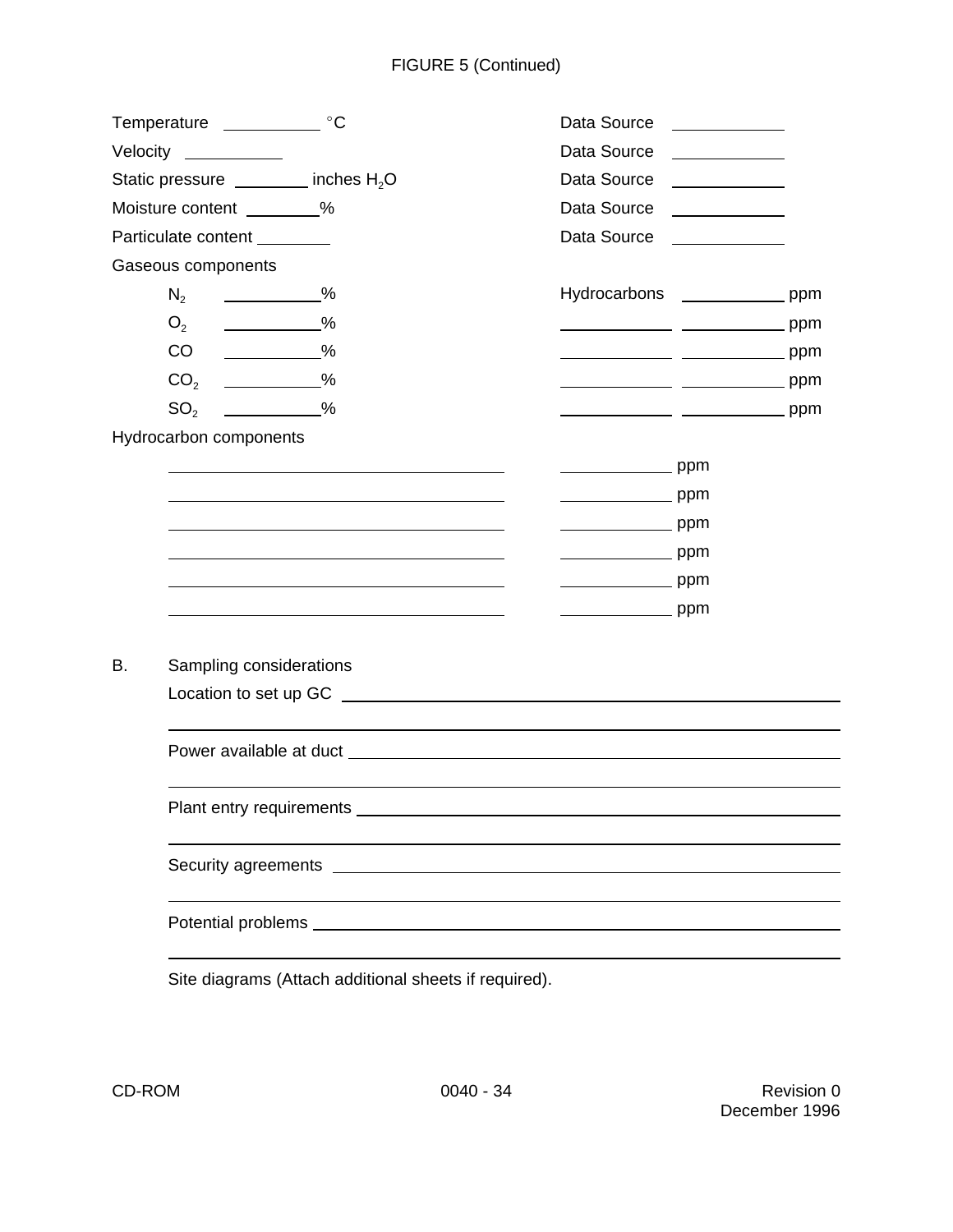# FIGURE 6 FIELD SAMPLING DATA FORM

| Plant                     |                        | Dilution system: (dynamic)                         |
|---------------------------|------------------------|----------------------------------------------------|
| City                      |                        | emission flowsetting                               |
| Operator                  |                        | diluent flowsetting<br>(in.Hg)                     |
| Date                      |                        | Dilution system (statis)                           |
| Run number                |                        | emission flowsetting                               |
| Stack dia. (in.)          |                        | <b>Final Leak Check</b><br>(cfm)                   |
| Sample box number         |                        | (in. H <sub>2</sub> O)<br>Vacuum during leak check |
| Pitot tube $(C_{p})$      |                        | Sampling point location                            |
| Static press              | (in. H <sub>2</sub> O) | Total condensate volume<br><u>mL</u>               |
| Flowmeter calib (Y)       |                        | VOA vial size<br><u>mL</u>                         |
| Average $(\Delta P)$      | (in. H <sub>2</sub> O) | VOA vial number                                    |
| Initial flowmeter setting |                        | Tedlar <sup>®</sup> bag volume<br><b>liters</b>    |
| Average stack temperature | $^{\circ}$ C           | Container volume<br>liters                         |
| Barometric pressure       |                        | Container number                                   |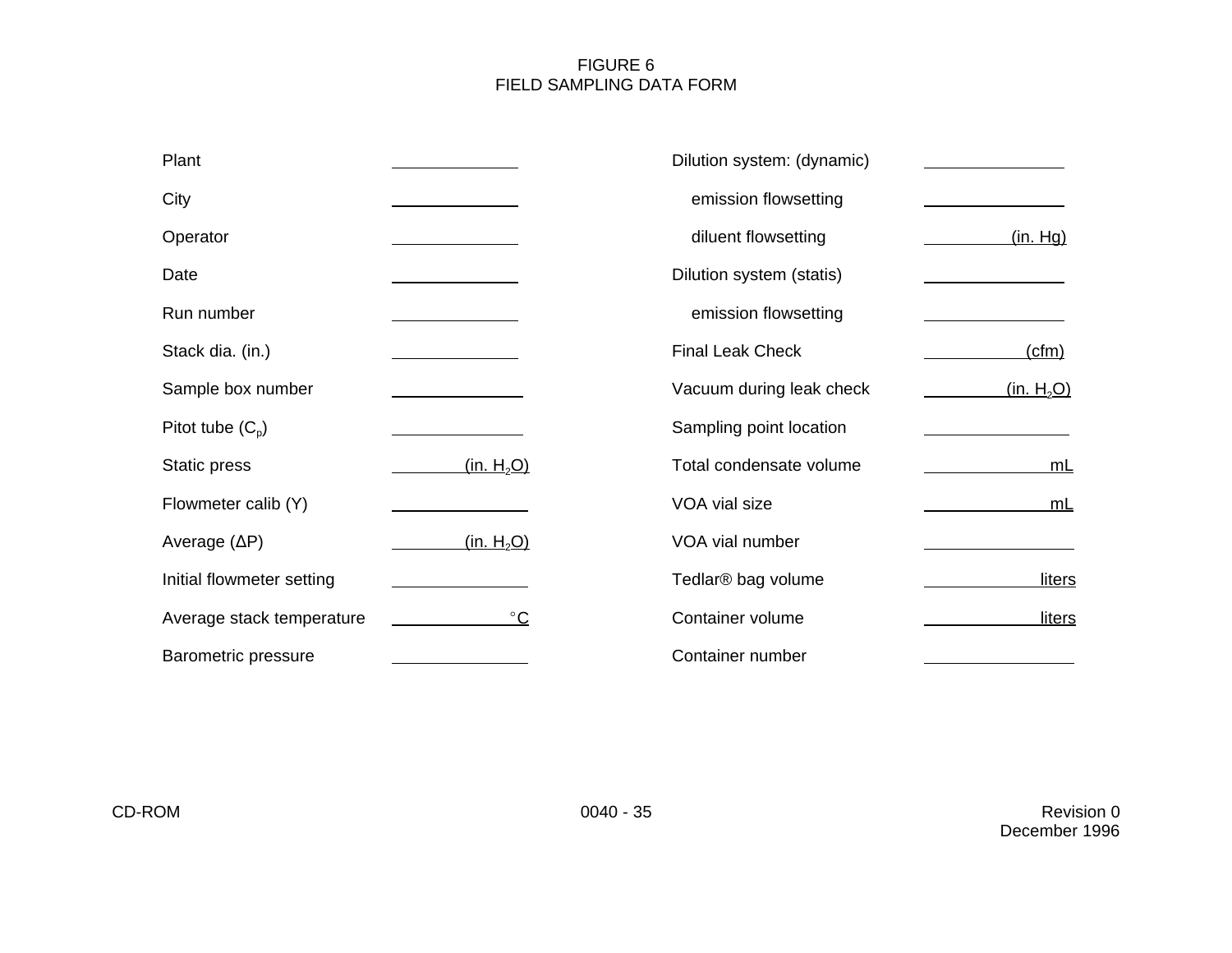| Sampling, time, | Velocity head (in.)<br>Clock time,<br>Flowmeter<br>setting (ft <sup>3</sup> /min)<br>24 hr.<br>$(H2O)(\Delta P)$ |                     |                     | <b>Temperature Readings</b>  |                                |     |     |
|-----------------|------------------------------------------------------------------------------------------------------------------|---------------------|---------------------|------------------------------|--------------------------------|-----|-----|
| min.            |                                                                                                                  | Stack $(^{\circ}C)$ | Probe $(^{\circ}C)$ | Sample<br>Line $(^{\circ}C)$ | Flowmeter<br>Box $(^{\circ}C)$ |     |     |
|                 |                                                                                                                  |                     |                     |                              |                                |     |     |
|                 |                                                                                                                  |                     |                     |                              |                                |     |     |
|                 |                                                                                                                  |                     |                     |                              |                                |     |     |
|                 |                                                                                                                  |                     |                     |                              |                                |     |     |
|                 |                                                                                                                  |                     |                     |                              |                                |     |     |
|                 |                                                                                                                  |                     |                     |                              |                                |     |     |
|                 |                                                                                                                  |                     |                     |                              |                                |     |     |
|                 |                                                                                                                  |                     |                     |                              |                                |     |     |
|                 |                                                                                                                  |                     |                     |                              |                                |     |     |
|                 |                                                                                                                  |                     |                     |                              |                                |     |     |
|                 |                                                                                                                  |                     |                     |                              |                                |     |     |
|                 |                                                                                                                  |                     |                     |                              |                                |     |     |
| Total           |                                                                                                                  | Avg                 | Avg                 | Avg                          | Avg                            | Avg | Avg |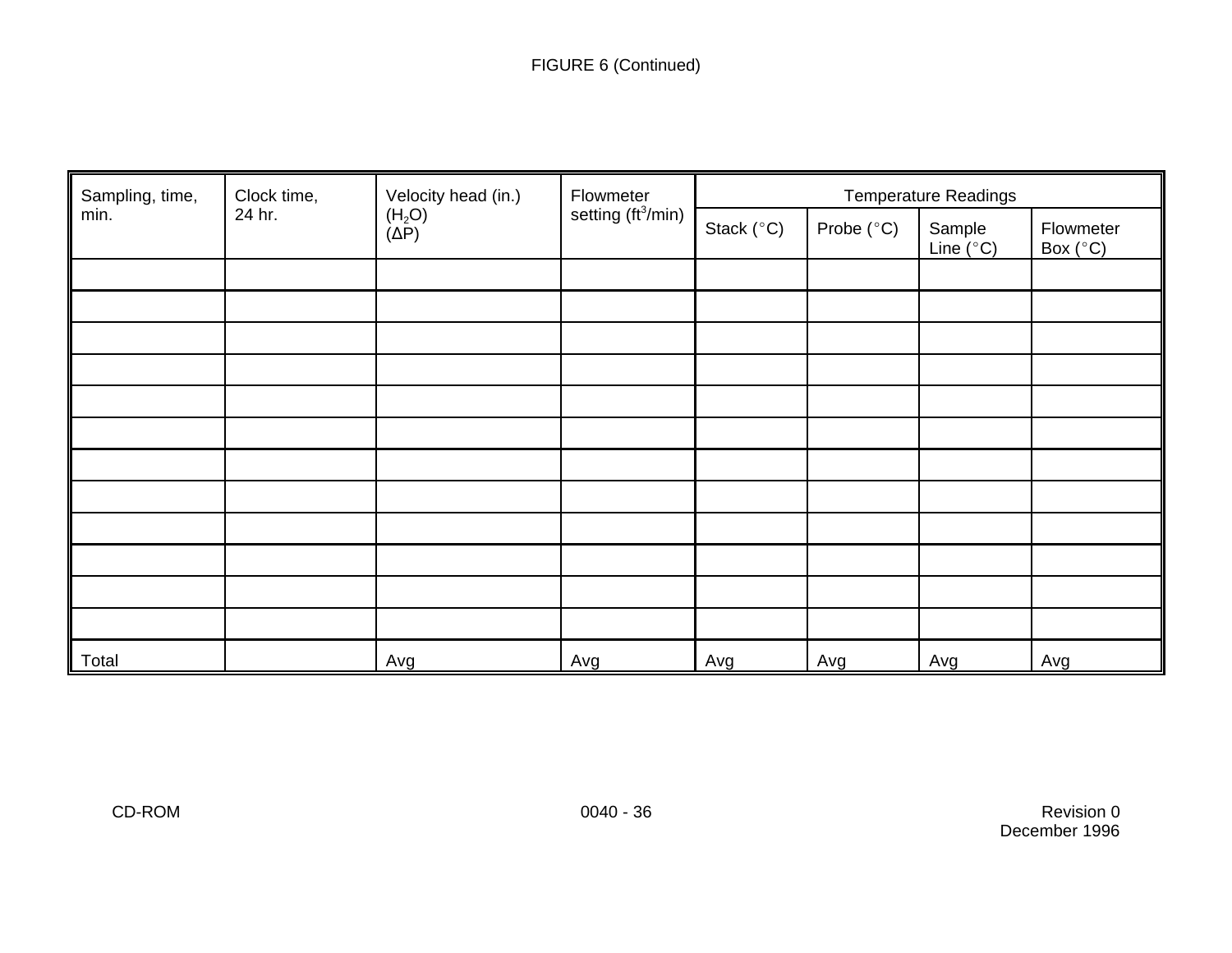#### METHOD 0040 SAMPLING OF PRINCIPAL ORGANIC HAZARDOUS CONSTITUENTS FROM COMBUSTION SOURCES USING TEDLAR® BAGS